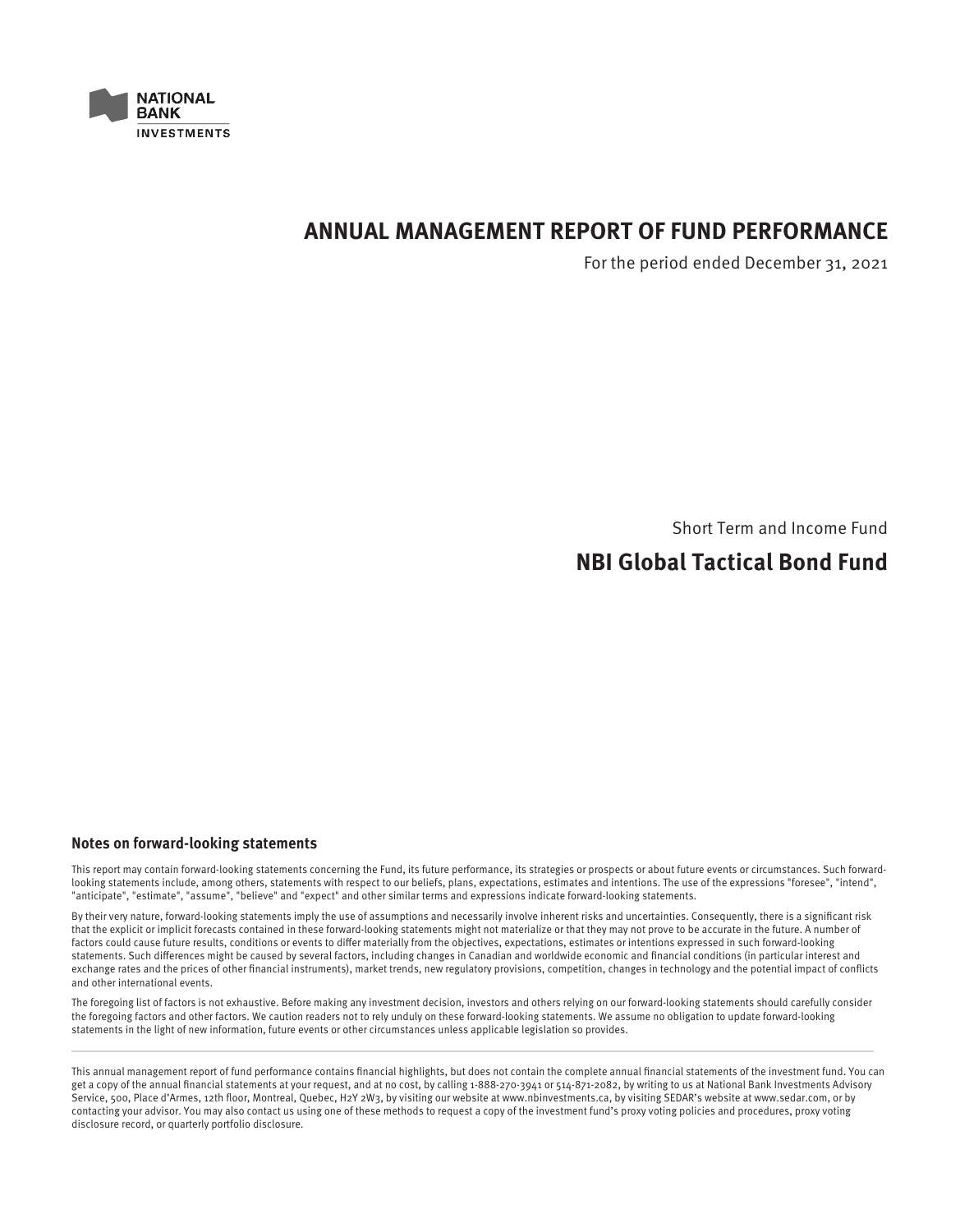## **Management Discussion of Fund Performance**

#### **Investment Objective and Strategies**

The NBI Global Tactical Bond Fund's investment objective is to generate income and capital growth while focusing on capital preservation. To do this, the Fund invests directly, or indirectly through investments in securities of other mutual funds or through the use of derivatives, in a diverse portfolio mainly composed of bonds and other foreign fixed income securities with various maturities and credit ratings.

The portfolio manager employs various active investment strategies, such as securities selection and asset allocation based on countries, duration, yield curve, currencies and sectors in order to achieve the Fund's investment objective. These strategies are implemented using a disciplined approach within a robust risk management framework.

#### **Risks**

The global investment risk of the Fund remains as described in the simplified prospectus or any amendments thereto and Fund Facts.

#### **Results of Operations**

For the twelve-month period ended December 31, 2021, the NBI Global Tactical Bond Fund's Investor Series (formerly the Advisor Series) units returned -3.07% compared to -1.39% for the Fund's benchmark, the Bloomberg Global Aggregate Bond Index (CAD Hedged). Unlike the benchmark, the Fund's performance is calculated after fees and expenses. Please see the Past Performance section for the returns of all of the Fund's series, which may vary mainly because of fees and expenses.

Certain series of the Fund, as applicable, may make distributions at a rate determined by the manager. This rate may change from time to time. If the aggregate amount of distributions in such series exceeds the portion of net income and net realized capital gains allocated to such series, the excess will constitute a return of capital. The manager does not believe that the return of capital distributions made by such series of the Fund have a meaningful impact on the Fund's ability to implement its investment strategy or to fulfill its investment objective.

The Fund's net asset value rose by 20.04% over the period, from \$864.71 million as at December 31, 2020, to \$1.038 billion as at December 31, 2021. The increase stands, among other things, from the merger of the NBI Global Bond Fund and the Meritage Tactical ETF Fixed Income Portfolio with this Fund.

In the U.S., the COVID-19 vaccine rollout continued, and social restrictions ended, further boosting economic growth. Inflation though remained a concern and economic indicators painted a mixed picture. Inflation metrics, including the consumer-price index and the core personal-consumption-expenditures price index, have both repeatedly come in above expectations. However, U.S. Federal Reserve (Fed) statements have again stated that inflation was transitory, and key rate hikes would not begin until the end of 2022. Federal stimulus continued with the \$1.8 trillion American Families Plan, and talks continued on the Infrastructure Bill. The U.S. dollar fell over the period.

Among developed markets, COVID-19 concerns resurfaced with the Delta variant, sending some countries back into lockdowns. While Europe reopened to vaccinated American tourists, the UK again had to issue social restrictions. Policymakers looked for an end to stimulus; however, the European Central Bank left interest rates unchanged as inflation remained in its designated range of close to but below 2%. The Bank of England stated it would continue its stimulus programs even if inflation rose higher than its 2% target. In Japan, lockdowns were reinstated. The Bank of Japan held interest rates steady during the quarter.

In this context, 10-Year U.S. government bond yields ended the semester higher after having risen significantly from 0.91% to 1.74% in Q1, as the market began to anticipate higher inflation –a view justified by the upside surprise in inflation data in late Q2. Rates have settled down somewhat in Q2 ending the period around the 1.5% mark, although the Federal Reserve (Fed) has acknowledged that it is more likely to tighten policy over the coming months, in the event of sustained higher inflation. Given the strong growth backdrop, it has been a good semester for high yield bonds which have been the standout fixed income asset over the first half of the year –especially given its lower duration and thus its ability to perform well during periods of rising rates.

In this environment, the Fund underperformed its benchmark for the semester. In Q1, the overweight positions in high-yield corporate debt (HY) as well as U.S. securitized assets contributed the most while positioning in U.S. and UK markets also added value. Conversely, positioning in Australia and the overweights to local Russian and Mexican issues, were not as lucrative. On the currency front, a short position in the Euro generated a positive contribution, but this was offset by positions in Latin American and Eastern European emerging currencies.

In Q2, security selection in corporate and securitized assets contributed to performance, but it was the decision to own a significant exposure of U.S. HY bonds (HY) that generated the bulk of the excess return. While security selection and asset allocation contributed, active positions in currencies and the strategy related to the evolution of interest rates detracted. With respect to currency, the underweight to the U.S. dollar in favor of the euro and high-quality, emerging-market currencies hindered the Fund's return. Active positioning in Eastern European currencies made a small contribution, but other active positions in the region detracted. Lastly, active positioning in G10 bond markets was a big drag on relative performance as yields fell globally and underweights suffered. Overweights to local emerging-market and Australian bonds contributed to performance, but in aggregate, active rates positioning was a headwind to performance in the second quarter.

#### **Recent Developments**

The ongoing rebound in global economic activity has become more vigorous and broad-based. In the US, fiscal stimulus and a revival in consumer spending has seen growth and inflation forecasts revised upwards and elicited the first signs of planning by the Fed for the tapering of policy accommodation. The European vaccination effort has finally found traction, pulling the economy up in tandem. Chinese growth is waning, albeit with indicators of economic activity stabilizing at slightly above trend, in response to the tightening of administrative policies toward lending. As global vaccine production rises and developed market inoculation rates plateau, the second half of 2021 should see emerging market vaccination rates pick up substantially. The outlook for emerging markets, of course, varies by region. Eastern European and North Asian economies are generally better positioned than their African and Latin American counterparts.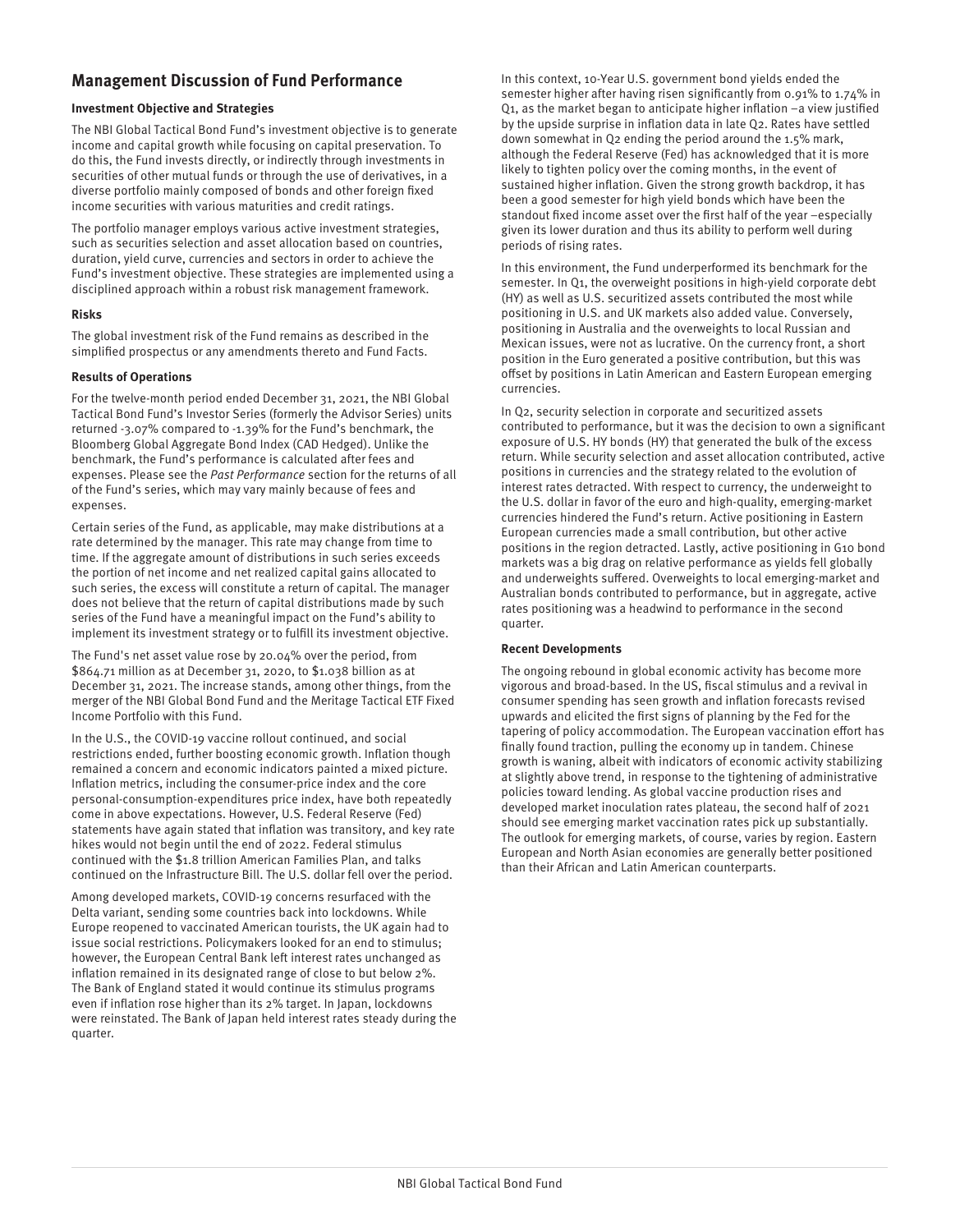In this context, the Fund enters the third quarter with a conservative positioning and a notably low level of deviation relative to its benchmark. From a compositional standpoint, the active risk in the Fund is spread roughly evenly between High Yield corporate bonds, emerging market debt (in USD) and developed market bonds positioning. An overweight to securitized assets makes an additional, albeit a small contribution to active risk. Within the HY space, the Fund is most notably overweight debt issued by U.S. based Industrials and subordinated debt issued by major U.S. and European banks. In emerging markets, the Fund carries a small overweight to high-yield frontier markets, as well as a more meaningful position in BB and BBB rated emerging market corporate debt. With respect to the interest strategy, active risk is primarily driven by positioning in the U, S, a sizable curve flattener in Australia and a large underweight to local Chinese government debt. Modest overweights in commercial mortgage-backed security (CMBS), Collateralized Loan Obligation (CLOs) and assorted asset-backed security (ABS) comprise the bulk of Securitized Active risk. Lastly, with the exception of a small overweight in Chinese Yuan (CNH) versus USD, there is limited FX risk in the Fund.

On April 30, 2021, the Fund's independent review committee (the "IRC") was reduced to three members when Yves Julien resigned as IRC member. On May 1, 2021, the Fund's IRC was increased to four members when Paul Béland was appointed as IRC member.

On May 17, 2021, National Bank Investments Inc. ("NBI") announced the results of the proposals voted upon at the special meetings of securityholders of certain NBI Funds held on that day. The proposed fund mergers were part of a series of initiatives that seek to ensure a more streamlined NBI Fund line-up to provide investors with a comprehensive, more clearly defined range of investment products.

Therefore, the NBI Global Bond Fund and the Meritage Tactical ETF Fixed Income Portfolio merged with the NBI Global Tactical Bond Fund on or about June 4, 2021. To facilitate the merger, Advisor-2 Series and Series F-2, FT-2 and T-2 of the Fund were launched on May 13, 2021, and are generally not available for new purchases.

On or about May 17, 2021, the management fees for the Investor, Advisor, Advisor-U.S.\$ Series and for Series R, T, T-U.S.\$ of the fund were reduced to 1.60%.

## **Related Party Transactions**

National Bank of Canada ("the Bank") and its affiliated companies' roles and responsibilities related to the Fund are as follows:

#### **Trustee, Custodian, and Registrar**

Natcan Trust Company ("NTC"), a direct or indirect wholly-owned subsidiary of the Bank, is the Fund's trustee. In this capacity, it is the legal owner of the Fund's investments.

NTC acts as registrar for the Fund's securities and the names of securityholders. NTC also acts as the Fund's custodian. The fees for NTC's custodial services are based on the standard rates in effect at NTC.

#### **Agent for securities lending transactions**

NTC acts as the agent for securities lending transactions acts on behalf of the Fund in administering securities lending transactions entered into by the Fund. NTC is an affiliate of the Manager.

#### **Fund Manager**

The Fund is managed by National Bank Investments Inc. ("NBII"), which is a wholly-owned subsidiary of the Bank. Therefore, NBII provides or ensures the provision of all general management and administrative services required by the Fund's current operations, including investment consulting, the arrangement of brokerage contracts for the purchase and sale of the investment portfolio, bookkeeping and other administrative services required by the Fund.

The Manager pays the operating expenses of the Fund other than its "Fund costs" (defined below) (the "variable operating expenses"), in exchange for the Fund's payment to the Manager of annual fixed-rate administration fees with respect to each series of the Fund.

The administration fees are equal to a specified percentage of the net asset value of each series of the Fund, calculated and paid in the same manner as the Fund's management fees. The variable operating expenses payable by the Manager include, but are not limited to: transfer agency and recordkeeping costs; custodial costs; accounting and valuation fees; audit fees and legal fees; costs of preparing and distributing financial reports, simplified prospectuses, annual information forms, Fund Facts, continuous disclosure material and other securityholder communications; and costs of trustee services relating to registered tax plans, as applicable.

In addition to administration fees, the Fund shall also pay certain Fund costs, namely: taxes (including, but not limited to, GST/HST and income taxes); costs of compliance with any changes to existing governmental or regulatory requirements introduced after August 1, 2013; costs of compliance with any new governmental or regulatory requirements, including any new fees introduced after August 1, 2013; interest and borrowing costs; costs related to external services that were not commonly charged in the Canadian mutual fund industry as at August 1, 2013; Independent Review Committee costs, including compensation paid to IRC members, travel expenses, insurance premiums and costs associated with their continuing education; and variable operating expenses incurred outside of the normal course of business of the Fund.

The Manager may, from time to time and at its sole discretion, decide to absorb a portion of a series' management fees, administration fees or Fund costs.

As described under the heading Management Fees, the Fund pays annual management fees to NBII as consideration for its services.

#### **Distribution and Dealer Compensation**

NBII acts as principal distributor for the Fund. In this capacity, NBII buys, sells and swaps securities through Bank branches and the National Bank Investments Advisory Service in Canadian provinces and territories, and through external registered representatives. Fund securities are also offered by National Bank Financial Inc. (including its division National Bank Direct Brokerage), CABN Investments (a division of NBII) and other affiliated entities. Brokers may receive, depending on the distributed series, a monthly commission representing a percentage of the average daily value of the securities held by their clients.

#### **Brokerage Fees**

The Fund may pay broker's commissions at market rates to a corporation affiliated with NBII. The brokerage fees paid by the Fund for the period are as follows:

|                                                                 | <b>Period ended</b><br>December 31, 2021 |
|-----------------------------------------------------------------|------------------------------------------|
| <b>Total brokerage fees</b>                                     | 132,176.00                               |
| <b>Brokerage fees paid to National Bank</b><br><b>Financial</b> |                                          |

#### **Holdings**

As at December 31, 2021, National Bank Investments Inc. held 1,096.96 Fund securities for a value of \$11,358.67, which represented close to 0.0010% of the net asset value of the Fund at that date. Transactions between National Bank Investments Inc. and the Fund were carried out in the normal course of business and at the Fund's net asset value as at the transaction date.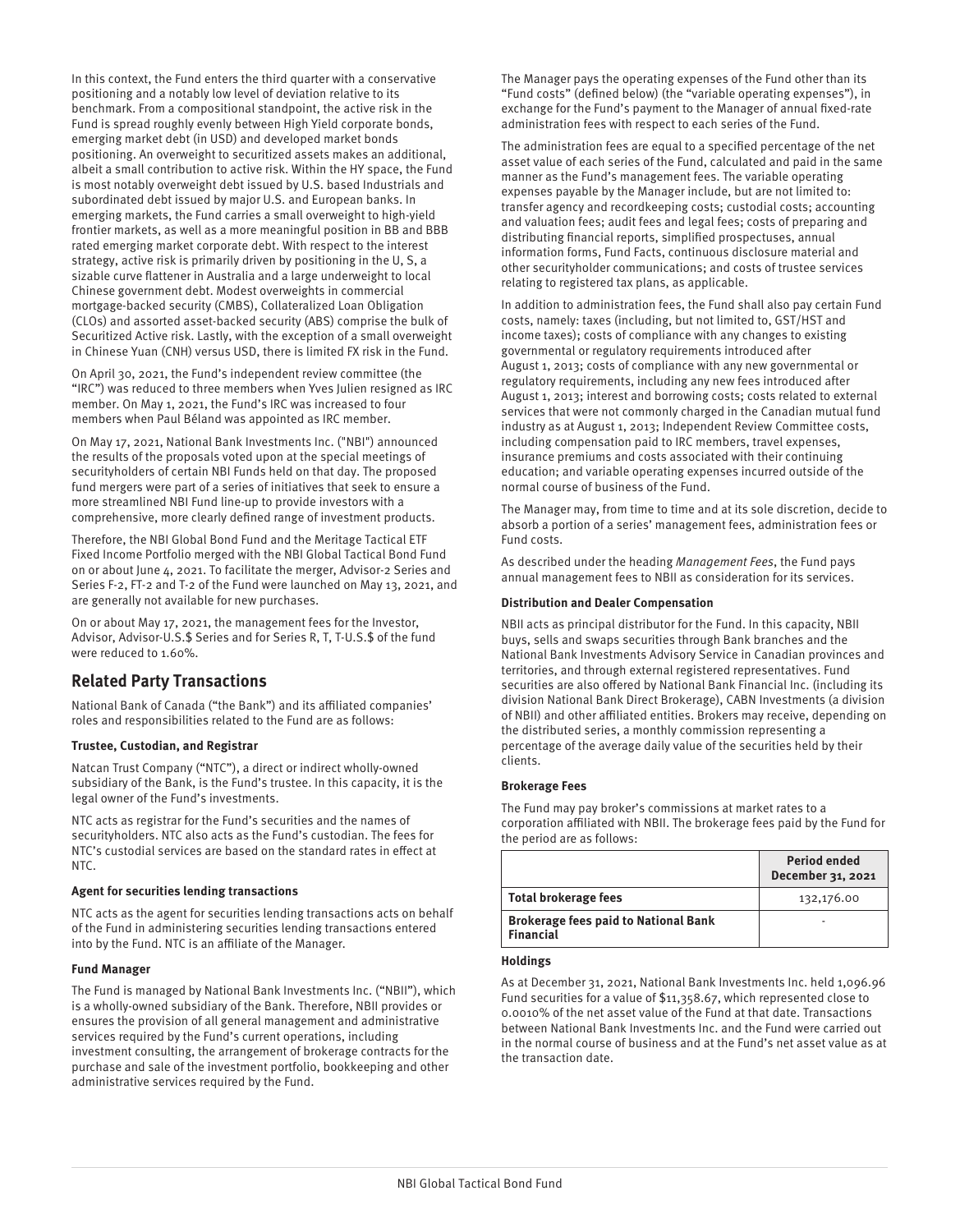As at December 31, 2021, National Bank Trust Inc. held 1.18 Fund securities for a value of \$10.71, which represented close to 0.0000% of the net asset value of the Fund at that date. Transactions between National Bank Trust Inc. and the Fund were carried out in the normal course of business and at the Fund's net asset value as at the transaction date.

#### **Registered Plan Trust Services**

NTC receives a fixed amount per registered account for services provided as trustee for registered plans.

#### **Administrative and Operating Services**

The provision of certain services was delegated by the Fund Manager, NBII, to National Bank Trust Inc. ("NBT"), a wholly-owned indirect subsidiary of the Bank. These include accounting, reporting and portfolio valuation services. The fees incurred for these services are paid to NBT by the Fund manager.

## **Management Fees**

The Fund pays annual management fees to the Fund manager for its management services. The fees are calculated based on a percentage of the Fund's daily net asset value before applicable taxes and are paid on a monthly basis. A portion of the management fees paid by the Fund covers maximum annual trailer fees and sales commissions paid to brokers. The remainder of the management fees primarily covers investment management and general administration services. The breakdown of major services provided in consideration of the management fees, expressed as an approximate percentage of the management fees is as follows:

| <b>Series</b>                                                              | Management<br><b>Fees</b> | <b>Distribution</b> | $Other$ s $†$ |
|----------------------------------------------------------------------------|---------------------------|---------------------|---------------|
| <b>Investor Series and Series R</b>                                        | 1.60%                     | 46.88%              | 55.88%        |
| Advisor Series, Advisor-U.S.\$<br>Series, Series T and<br>Series T-U.S.\$* |                           |                     |               |
| Front-end load                                                             | 1.60%                     | 46.88%              | 53.12%        |
| Back-end load - 1 to 6 years                                               | 1.60%                     | 15.63%              | 84.37%        |
| Back-end load - 7 years and<br>more                                        | 1.60%                     | 46.88%              | 53.12%        |
| Low load - $1$ to $3$ years                                                | 1.60%                     | 15.63%              | 84.37%        |
| Low load - 4 years and more                                                | 1.60%                     | 46.88%              | 53.12%        |
| Advisor-2 Series, Series T-2<br>Front*                                     |                           |                     |               |
| Front-end load                                                             | 1.10%                     | 45.45%              | 54.55%        |
| Back-end load - 1 to 6 years                                               | 1.10%                     | 22.73%              | 77.27%        |
| Back-end load - 7 years and<br>more                                        | 1.10%                     | 45.45%              | 54.55%        |
| Low load $-1$ to 3 years                                                   | 1.10%                     | 22.73%              | 77.27%        |
| Low load - 4 years and more                                                | 1.10%                     | 45.45%              | 54.55%        |
| Series F, Series F-U.S.\$,<br>Series FT and Series FT-U.S.\$               | 0.84%                     |                     | $100.00\%$    |
| Series F-2 and Series FT-2                                                 | 0.60%                     |                     | 100.00%       |
| Series O and Series O-U.S.\$                                               | $N/A**$                   |                     | $100.00\%$    |

 $<sup>(t)</sup>$  Includes all costs related to management, investment advisory services, general</sup> administration and profit.

(\*) Excluding sales commissions paid on the Advisor Series, Advisor- 2 Series, Advisor-U.S.\$ Series, Series T and Series T-U.S.\$ with low sales charges option and deferred sales charge option, which are not paid for out of the management fees.

(\*\*) There are no management fees paid by the Fund with respect to the Series O. Instead, Series O securityholders pay a negociated administration fee directly to National Bank Investments.

## **Past Performance**

The performance of each series of the Fund is presented below and calculated as at December 31 of each year. It assumes that all distributions made in the periods shown were reinvested in additional securities and does not take into account sales, redemption charges, distributions, or optional charges that would have reduced returns. Past performance of a series of a Fund does not necessarily indicate how it will perform in the future.

## **Annual Returns**

The bar charts indicate the performance for each the Fund's series in existence greater than one year during the years shown, and illustrate how the performance has changed from year to year. They show, in percentage terms, how much an investment made on January 1 (or made commencing from the start of the series) would have grown or decreased by December 31 of that year, in the case of the Annual management report of fund performance, or by June 30, in the case of the Interim management report of fund performance.

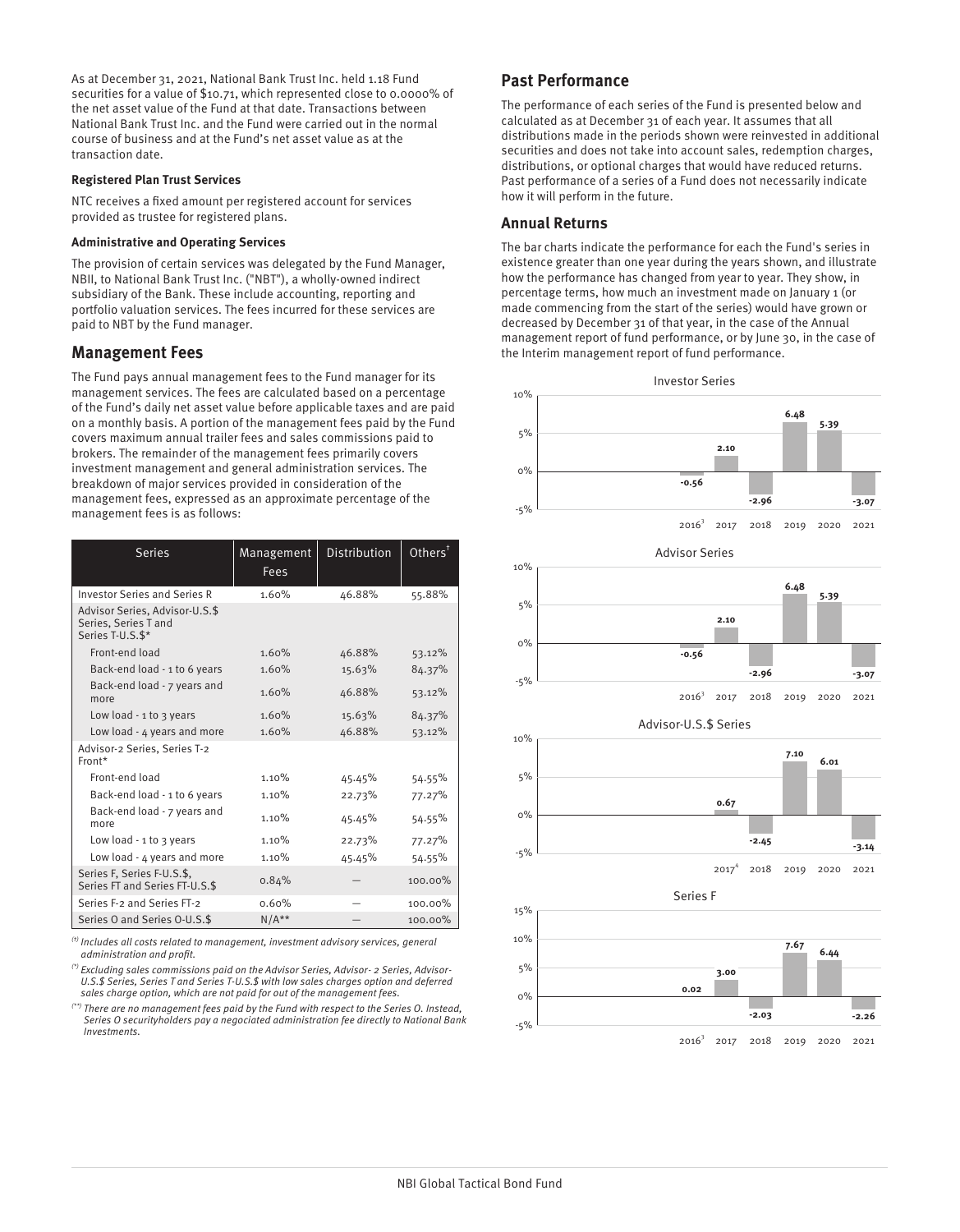

2014 2015 2016 2017 2018 2019 2020 2021  $2014^1$ 

**-1.88**

**-2.30**



-5%



Series O



Series O-U.S.\$



Series R







2017 2018 2019 2020 2021 4

 $\overset{\text{\tiny{(i)}}}{ }$  Returns for the period from January 8, 2014 (commencement of operations) to December 31, 2014.

- $^{(2)}$  Returns for the period from October 30, 2015 (commencement of operations) to December 31, 2015.
- $^{(3)}$  Returns for the period from May 24, 2016 (commencement of operations) to December 31, 2016.
- $^{(4)}$  Returns for the period from May 19, 2017 (commencement of operations) to December 31, 2017.

## **Annual Compounded Performance**

The following table shows the Fund's annual compound returns for each series in existence greater than one year and for each of the periods ended on December 31, 2021, compared with the following benchmark:

• Bloomberg Global Aggregate Bond Index (CAD Hedged)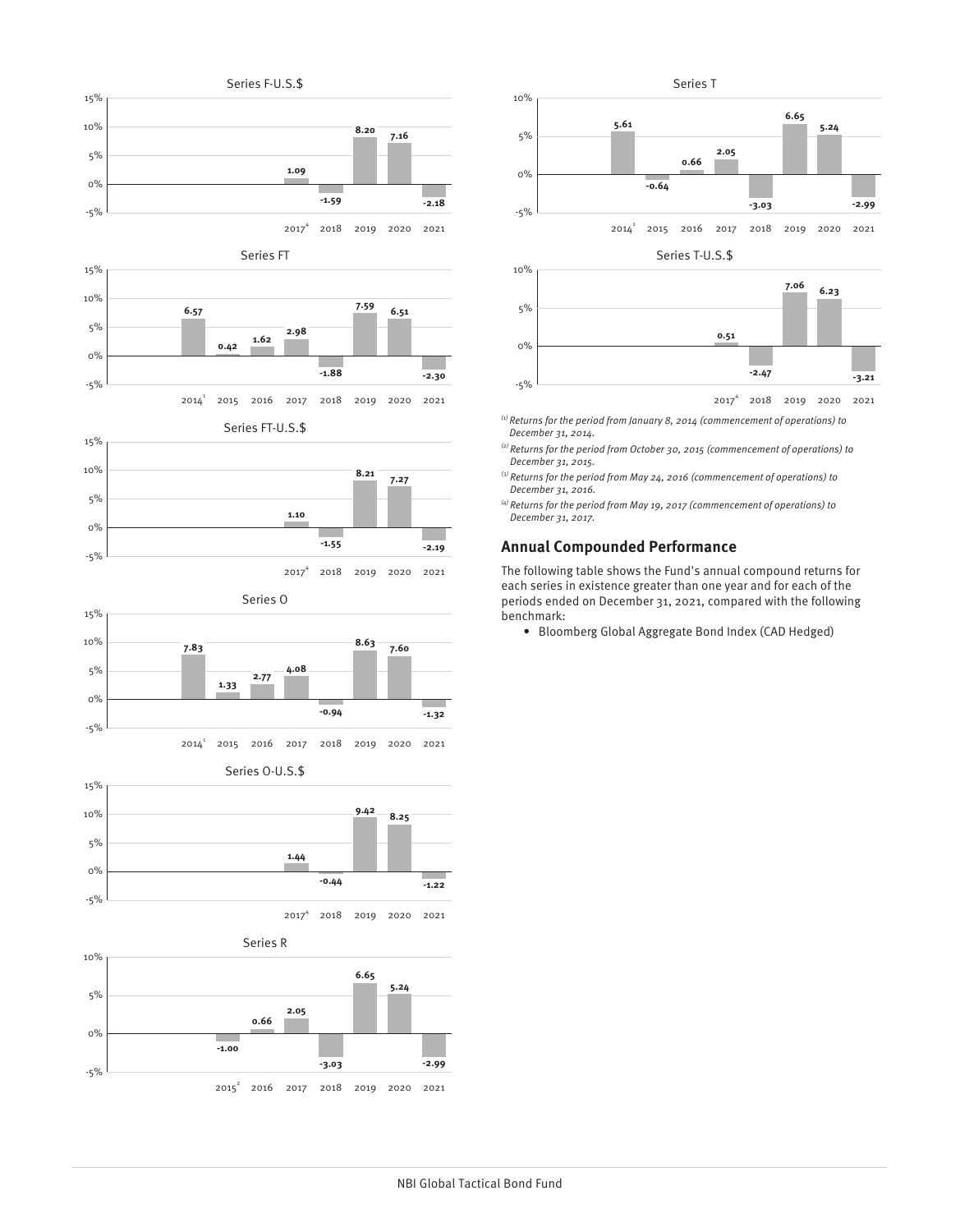#### **NBI Global Tactical Bond Fund**

|                                                | 1 year                   | 3 years        | 5 years | 10 years                 | Since<br>inception |
|------------------------------------------------|--------------------------|----------------|---------|--------------------------|--------------------|
| <b>Investor Series<sup>1</sup></b>             | $(3.07)\%$               | 2.84%          | 1.51%   |                          | 1.24%              |
| Benchmark                                      | $(1.39)\%$               | 3.72%          | 2.96%   |                          | 2.99%              |
| <b>Advisor Series<sup>1</sup></b>              | (3.07)%                  | 2.84%          | 1.51%   | $\overline{\phantom{0}}$ | 1.24%              |
| Benchmark                                      | (1.39)%                  | 3.72%          | 2.96%   |                          | 2.99%              |
| Advisor-U.S.S Series <sup>2</sup><br>Benchmark | $(3.14)\%$<br>$(1.39)\%$ | 3.22%<br>3.72% |         |                          | 1.68%<br>3.38%     |
| Series F <sup>1</sup>                          | $(2.26)\%$               | 3.86%          | 2.48%   |                          | 2.21%              |
| Benchmark                                      | (1.39)%                  | 3.72%          | 2.96%   |                          | 2.99%              |
| Series F-U.S.S <sup>2</sup><br>Benchmark       | $(2.18)\%$<br>$(1.39)\%$ | 4.29%<br>3.72% |         |                          | 2.65%<br>3.38%     |
| Series FT <sup>3</sup>                         | $(2.30)\%$               | 3.84%          | 2.50%   | -                        | 2.63%              |
| Benchmark                                      | $(1.39)\%$               | 3.72%          | 2.96%   |                          | 4.05%              |
| Series FT-U.S.S <sup>2</sup><br>Benchmark      | $(2.19)\%$<br>$(1.39)\%$ | 4.33%<br>3.72% |         |                          | 2.68%<br>3.38%     |
| Series 0 <sup>3</sup>                          | $(1.32)\%$               | 4.87%          | 3.53%   |                          | 3.69%              |
| Benchmark                                      | $(1.39)\%$               | 3.72%          | 2.96%   |                          | 4.05%              |
| Series 0-U.S.S <sup>2</sup><br>Benchmark       | $(1.22)\%$<br>$(1.39)\%$ | 5.37%<br>3.72% |         |                          | 3.68%<br>3.38%     |
| Series R <sup>4</sup>                          | $(2.99)\%$               | 2.88%          | 1.50%   |                          | 1.16%              |
| Benchmark                                      | $(1.39)\%$               | 3.72%          | 2.96%   |                          | 3.05%              |
| Series <sub>T3</sub>                           | $(2.99)\%$               | 2.88%          | 1.50%   |                          | 1.63%              |
| Benchmark                                      | (1.39)%                  | 3.72%          | 2.96%   |                          | 4.05%              |
| Series T-U.S.S <sup>2</sup><br>Benchmark       | $(3.21)\%$<br>$(1.39)\%$ | 3.25%<br>3.72% |         |                          | 1.66%<br>3.38%     |

<sup>1</sup>Commencement of operations: May 24, 2016

<sup>2</sup>Commencement of operations: May 19, 2017 <sup>3</sup>Commencement of operations: January 8, 2014

<sup>4</sup>Commencement of operations: October 30, 2015

A discussion of the Fund's relative performance in comparison to the index (or indices) can be found in the Results of Operations Section of this report.

#### **Index Description**

The **Bloomberg Global Aggregate Bond Index**, hedged in CAD, is a market capitalization weighted index which is designed to measure the broad global markets for corporate, government, governmental agency, supranational, mortgage-backed and asset backed fixed income securities.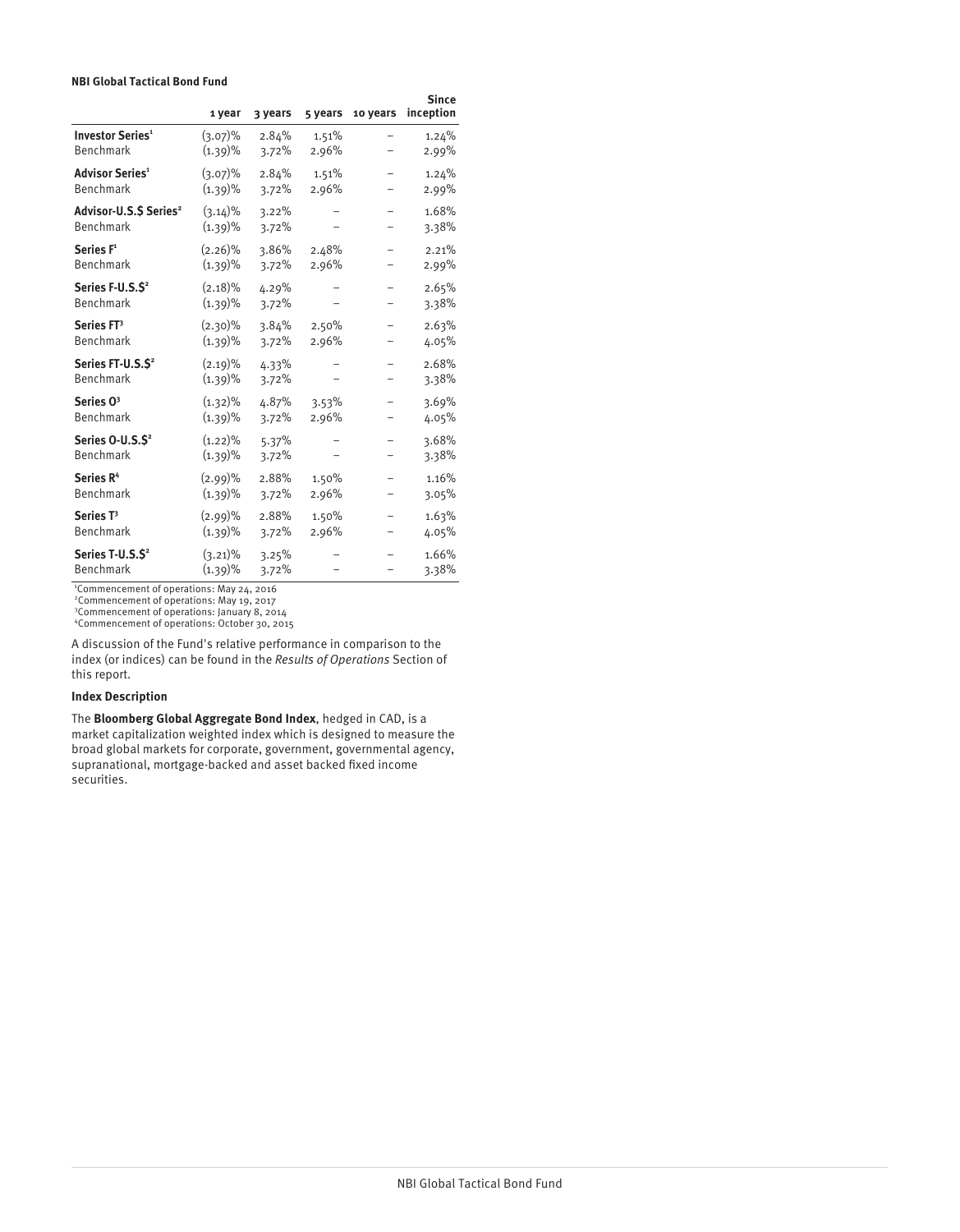## **Financial Highlights**

The following tables show selected key financial information about the Fund and are intended to help you understand the Fund's financial performance for the accounting periods shown.

## **Investor / Advisor Series**

| Net Assets per Unit <sup>(1)</sup>                              |                          |                     | Commencement of operations: May 24, 2016 |                     |                                                                           |  |
|-----------------------------------------------------------------|--------------------------|---------------------|------------------------------------------|---------------------|---------------------------------------------------------------------------|--|
| <b>Accounting Period Ended</b>                                  | 2021<br>December 31      | 2020<br>December 31 | 2019<br>December 31                      | 2018<br>December 31 | 2017<br>December 31                                                       |  |
| Net Assets, Beginning of Accounting Period Shown <sup>(4)</sup> | 10.71                    | 10.19               | 9.61                                     | 10.07               | 9.94                                                                      |  |
| Increase (Decrease) from Operations (\$)                        |                          |                     |                                          |                     |                                                                           |  |
| Total revenue                                                   | 0.21                     | 0.25                | 0.24                                     | 0.32                | 0.37                                                                      |  |
| Total expenses                                                  | (0.20)                   | (0.22)              | (0.21)                                   | (0.20)              | (0.21)                                                                    |  |
| Realized gains (losses)                                         | (0.11)                   | 0.32                | 0.39                                     | (0.37)              | (0.31)                                                                    |  |
| Unrealized gains (losses)                                       | (0.35)                   | 0.17                | 0.25                                     | (0.08)              | 0.22                                                                      |  |
| Total Increase (Decrease) from Operations $(S)$ <sup>(2)</sup>  | (0.45)                   | 0.52                | 0.67                                     | (0.33)              | 0.07                                                                      |  |
| Distributions (S)                                               |                          |                     |                                          |                     |                                                                           |  |
| From net investment income (excluding dividends)                | 0.02                     | 0.04                | 0.04                                     | 0.14                | 0.11                                                                      |  |
| From dividends                                                  | $\overline{\phantom{0}}$ | -                   | --                                       | -                   |                                                                           |  |
| From capital gains                                              | 0.12                     |                     |                                          |                     |                                                                           |  |
| Return of capital                                               | $\overline{\phantom{0}}$ | 0.02                | $\overline{\phantom{m}}$                 | —                   | $\hspace{1.0cm} \rule{1.5cm}{0.15cm} \hspace{1.0cm} \rule{1.5cm}{0.15cm}$ |  |
| Total Annual Distributions (\$) (3)                             | 0.14                     | 0.06                | 0.04                                     | 0.14                | 0.11                                                                      |  |
| Net Assets, End of Accounting Period Shown $(5)^{(4)}$          | 10.23                    | 10.71               | 10.19                                    | 9.61                | 10.07                                                                     |  |
|                                                                 |                          |                     |                                          |                     |                                                                           |  |

## Ratios and Supplemental Data

| <b>Accounting Period Ended</b>                             | 2021<br>December 31 | 2020<br>December 31 | 2019<br>December 31 | 2018<br>December 31 | 2017<br>December 31 |
|------------------------------------------------------------|---------------------|---------------------|---------------------|---------------------|---------------------|
| Total net asset value (000's of \$) $(5)$                  | 15,649              | 19,744              | 25,132              | 32,793              | 53,339              |
| Number of units outstanding (5)                            | 1,529,932           | 1,844,534           | 2,466,993           | 3,412,615           | 5,313,109           |
| Management expense ratio (%) (6)                           | 1.95                | 2.07                | 2.06                | 2.06                | 2.06                |
| Management expense ratio before waivers or absorptions (%) | 1.97                | 2.08                | 2.07                | 2.07                | 2.08                |
| Trading expense ratio $(\%)$ <sup>(7)</sup>                | 0.01                | 0.01                | 0.01                | -                   | 0.01                |
| Portfolio turnover rate (%) <sup>(8)</sup>                 | 139.02              | 125.61              | 184.94              | 214.80              | 150.66              |
| Net asset value per unit (\$)                              | 10.23               | 10.70               | 10.19               | 9.61                | 10.04               |

## **Advisor-U.S.\$ Series\***

 $^{(5)}$  Please note that the data presented below is in CAD although this Series is available only under the USD purchase option.

| Net Assets per Unit <sup>(1)</sup>                              |                          |                     | Commencement of operations: May 19, 2017 |                     |                          |  |
|-----------------------------------------------------------------|--------------------------|---------------------|------------------------------------------|---------------------|--------------------------|--|
| <b>Accounting Period Ended</b>                                  | 2021<br>December 31      | 2020<br>December 31 | 2019<br>December 31                      | 2018<br>December 31 | 2017<br>December 31      |  |
| Net Assets, Beginning of Accounting Period Shown <sup>(4)</sup> | 13.31                    | 12.90               | 13.17                                    | 12.61               | 13.52                    |  |
| Increase (Decrease) from Operations (\$)                        |                          |                     |                                          |                     |                          |  |
| Total revenue                                                   | 0.23                     | 0.37                | 0.11                                     | 0.36                | 0.34                     |  |
| Total expenses                                                  | (0.25)                   | (0.27)              | (0.26)                                   | (0.25)              | (0.16)                   |  |
| Realized gains (losses)                                         | 0.31                     | (0.35)              | 0.66                                     | 0.39                | (0.16)                   |  |
| Unrealized gains (losses)                                       | (0.44)                   | 0.22                | (6.42)                                   | 0.31                | (2.17)                   |  |
| Total Increase (Decrease) from Operations $(5)^{(2)}$           | (0.15)                   | (0.03)              | (5.91)                                   | 0.81                | (2.15)                   |  |
| Distributions (\$)                                              |                          |                     |                                          |                     |                          |  |
| From net investment income (excluding dividends)                | 0.03                     | 0.07                | 0.05                                     | 0.14                | 0.09                     |  |
| From dividends                                                  | $\overline{\phantom{0}}$ | -                   | -                                        | —                   | -                        |  |
| From capital gains                                              | 0.14                     | -                   | -                                        | -                   | $\overline{\phantom{0}}$ |  |
| Return of capital                                               | $\overline{\phantom{0}}$ | 0.03                | 0.47                                     | -                   | -                        |  |
| Total Annual Distributions (\$) (3)                             | 0.17                     | 0.10                | 0.52                                     | 0.14                | 0.09                     |  |
| Net Assets, End of Accounting Period Shown (\$) (4)             | 12.63                    | 13.31               | 12.90                                    | 13.17               | 12.61                    |  |

| <b>Accounting Period Ended</b>                             | 2021        | 2020        | 2019        | 2018        | 2017        |
|------------------------------------------------------------|-------------|-------------|-------------|-------------|-------------|
|                                                            | December 31 | December 31 | December 31 | December 31 | December 31 |
| Total net asset value (000's of \$) $(5)$                  | 114         | 32          | 79          | 1,111       | 21          |
| Number of units outstanding (5)                            | 9,045       | 2,420       | 6,144       | 84,381      | 1,699       |
| Management expense ratio (%) (6)                           | 1.94        | 2.07        | 2.07        | 2.07        | 2.05        |
| Management expense ratio before waivers or absorptions (%) | 1.94        | 2.16        | 2.16        | 2.19        | 2.37        |
| Trading expense ratio $(\%)$ <sup>(7)</sup>                | 0.01        | 0.01        | 0.01        | -           | 0.01        |
| Portfolio turnover rate (%) (8)                            | 139.02      | 125.61      | 184.94      | 214.80      | 150.66      |
| Net asset value per unit $(\$)$                            | 12.63       | 13.31       | 12.90       | 13.17       | 12.58       |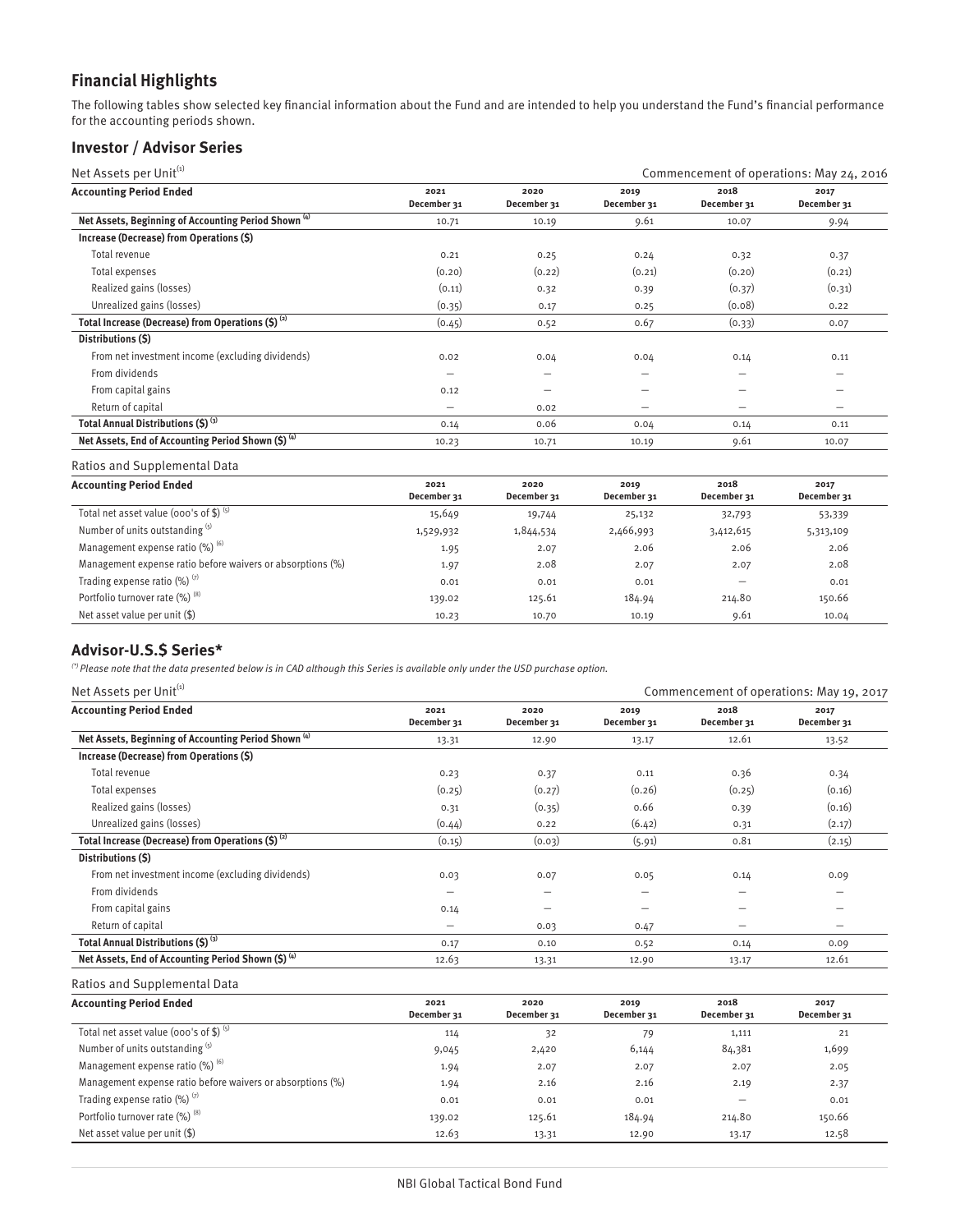## **Advisor-2 Series**

Net Assets per Unit $^{(i)}$  Commencement of operations: May 13, 2021

| <b>Accounting Period Ended</b>                                  | 2021                     |  |  |
|-----------------------------------------------------------------|--------------------------|--|--|
|                                                                 | December 31              |  |  |
| Net Assets, Beginning of Accounting Period Shown <sup>(4)</sup> | 10.00                    |  |  |
| Increase (Decrease) from Operations (\$)                        |                          |  |  |
| Total revenue                                                   | 0.10                     |  |  |
| Total expenses                                                  | (0.08)                   |  |  |
| Realized gains (losses)                                         | (0.38)                   |  |  |
| Unrealized gains (losses)                                       | 0.35                     |  |  |
| Total Increase (Decrease) from Operations $(S)$ <sup>(2)</sup>  | (0.01)                   |  |  |
| Distributions (\$)                                              |                          |  |  |
| From net investment income (excluding dividends)                | 0.02                     |  |  |
| From dividends                                                  | -                        |  |  |
| From capital gains                                              |                          |  |  |
| Return of capital                                               | $\overline{\phantom{0}}$ |  |  |
| Total Annual Distributions (\$) (3)                             | 0.02                     |  |  |
| Net Assets, End of Accounting Period Shown (\$) (4)             | 10.00                    |  |  |
|                                                                 |                          |  |  |

Ratios and Supplemental Data

| <b>Accounting Period Ended</b>                             | 2021<br>December 31 |  |
|------------------------------------------------------------|---------------------|--|
| Total net asset value (000's of \$) $(5)$                  | 1,467               |  |
| Number of units outstanding (5)                            | 146,654             |  |
| Management expense ratio $(\%)$ <sup>(6)</sup>             | 1.21                |  |
| Management expense ratio before waivers or absorptions (%) | 1.22                |  |
| Trading expense ratio $(\%)$ $^{(7)}$                      | 0.01                |  |
| Portfolio turnover rate (%) (8)                            | 139.02              |  |
| Net asset value per unit (\$)                              | 10.00               |  |

## **Series F**

| Net Assets per Unit <sup>(1)</sup><br>Commencement of operations: May 24, 2016 |                     |                     |                          |                     |                     |
|--------------------------------------------------------------------------------|---------------------|---------------------|--------------------------|---------------------|---------------------|
| <b>Accounting Period Ended</b>                                                 | 2021<br>December 31 | 2020<br>December 31 | 2019<br>December 31      | 2018<br>December 31 | 2017<br>December 31 |
| Net Assets, Beginning of Accounting Period Shown <sup>(4)</sup>                | 10.78               | 10.26               | 9.66                     | 10.09               | 9.98                |
| Increase (Decrease) from Operations (\$)                                       |                     |                     |                          |                     |                     |
| Total revenue                                                                  | 0.20                | 0.25                | 0.24                     | 0.30                | 0.35                |
| Total expenses                                                                 | (0.11)              | (0.11)              | (0.10)                   | (0.10)              | (0.11)              |
| Realized gains (losses)                                                        | 0.16                | 0.42                | 0.39                     | (0.41)              | 0.08                |
| Unrealized gains (losses)                                                      | (0.51)              | 0.13                | 0.22                     | (0.01)              | 0.02                |
| Total Increase (Decrease) from Operations $(5)^{(2)}$                          | (0.26)              | 0.69                | 0.75                     | (0.22)              | 0.34                |
| Distributions (\$)                                                             |                     |                     |                          |                     |                     |
| From net investment income (excluding dividends)                               | 0.09                | 0.14                | 0.14                     | 0.21                | 0.22                |
| From dividends                                                                 | -                   | -                   | -                        | -                   |                     |
| From capital gains                                                             | 0.31                | -                   | $\overline{\phantom{0}}$ | -                   | -                   |
| Return of capital                                                              | -                   | -                   | –                        | -                   |                     |
| Total Annual Distributions (\$) (3)                                            | 0.40                | 0.14                | 0.14                     | 0.21                | 0.22                |
| Net Assets, End of Accounting Period Shown (\$) (4)                            | 10.13               | 10.78               | 10.26                    | 9.66                | 10.09               |

| <b>Accounting Period Ended</b>                             | 2021<br>December 31 | 2020<br>December 31 | 2019<br>December 31 | 2018<br>December 31 | 2017<br>December 31 |
|------------------------------------------------------------|---------------------|---------------------|---------------------|---------------------|---------------------|
| Total net asset value (000's of \$) $(5)$                  | 23,299              | 33,861              | 27,946              | 32,402              | 24,695              |
| Number of units outstanding (5)                            | 2,300,916           | 3,141,075           | 2,724,061           | 3,352,872           | 2,452,832           |
| Management expense ratio (%) (6)                           | 1.06                | 1.12                | 0.98                | 1.04                | 1.07                |
| Management expense ratio before waivers or absorptions (%) | 1.11                | 1.17                | 1.02                | 1.07                | 1.10                |
| Trading expense ratio $(\%)$ <sup>(7)</sup>                | 0.01                | 0.01                | 0.01                |                     | 0.01                |
| Portfolio turnover rate (%) (8)                            | 139.02              | 125.61              | 184.94              | 214.80              | 150.66              |
| Net asset value per unit $(\$)$                            | 10.13               | 10.78               | 10.26               | 9.66                | 10.07               |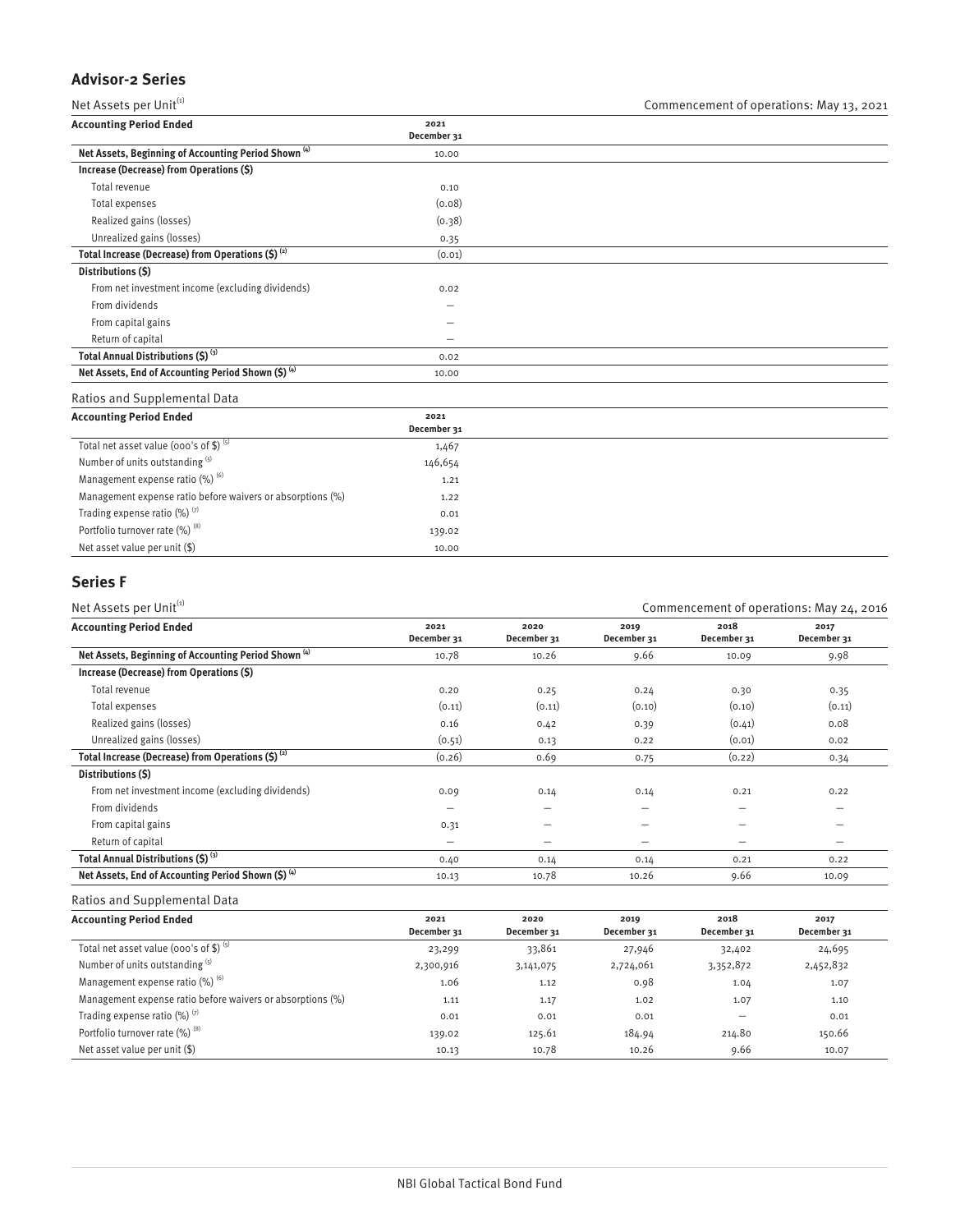## **Series F-U.S.\$\***

 $^{(')}$  Please note that the data presented below is in CAD although this Series is available only under the USD purchase option.

Net Assets per Unit $^{(i)}$  Commencement of operations: May 19, 2017

| <b>Accounting Period Ended</b>                                  | 2021<br>December 31      | 2020<br>December 31      | 2019<br>December 31                                                       | 2018<br>December 31 | 2017<br>December 31      |
|-----------------------------------------------------------------|--------------------------|--------------------------|---------------------------------------------------------------------------|---------------------|--------------------------|
| Net Assets, Beginning of Accounting Period Shown <sup>(4)</sup> | 13.87                    | 13.36                    | 13.13                                                                     | 12.57               | 13.52                    |
| Increase (Decrease) from Operations (\$)                        |                          |                          |                                                                           |                     |                          |
| Total revenue                                                   | 0.25                     | 0.31                     | 0.33                                                                      | 0.40                | 0.28                     |
| Total expenses                                                  | (0.13)                   | (0.14)                   | (0.13)                                                                    | (0.13)              | (0.08)                   |
| Realized gains (losses)                                         | 0.21                     | (0.02)                   | 0.36                                                                      | 0.05                | (1.00)                   |
| Unrealized gains (losses)                                       | (0.76)                   | 0.73                     | (0.20)                                                                    | 0.62                | 0.06                     |
| Total Increase (Decrease) from Operations $(S)$ <sup>(2)</sup>  | (0.43)                   | 0.88                     | 0.36                                                                      | 0.94                | (0.74)                   |
| Distributions (\$)                                              |                          |                          |                                                                           |                     |                          |
| From net investment income (excluding dividends)                | 0.11                     | 0.16                     | 0.17                                                                      | 0.26                | 0.17                     |
| From dividends                                                  | -                        | -                        | $\overline{\phantom{0}}$                                                  | -                   | $\overline{\phantom{0}}$ |
| From capital gains                                              | 0.06                     |                          |                                                                           |                     |                          |
| Return of capital                                               | $\overline{\phantom{0}}$ | $\overline{\phantom{0}}$ | $\hspace{1.0cm} \rule{1.5cm}{0.15cm} \hspace{1.0cm} \rule{1.5cm}{0.15cm}$ | —                   | $\overline{\phantom{0}}$ |
| Total Annual Distributions (\$) (3)                             | 0.17                     | 0.16                     | 0.17                                                                      | 0.26                | 0.17                     |
| Net Assets, End of Accounting Period Shown (\$) (4)             | 13.30                    | 13.87                    | 13.36                                                                     | 13.13               | 12.57                    |

#### Ratios and Supplemental Data

| <b>Accounting Period Ended</b>                             | 2021<br>December 31 | 2020<br>December 31 | 2019<br>December 31 | 2018<br>December 31 | 2017<br>December 31 |
|------------------------------------------------------------|---------------------|---------------------|---------------------|---------------------|---------------------|
| Total net asset value (000's of \$) $(5)$                  | 6,104               | 6,737               | 6,698               | 3,564               | 2,588               |
| Number of units outstanding (5)                            | 458,983             | 485,804             | 501,571             | 271,312             | 206,380             |
| Management expense ratio (%) (6)                           | 1.04                | 1.06                | 1.09                | 1.10                | 1.14                |
| Management expense ratio before waivers or absorptions (%) | 1.14                | 1.17                | 1.19                | 1.19                | 1.24                |
| Trading expense ratio $(\%)$ <sup>(7)</sup>                | 0.01                | 0.01                | 0.01                | –                   | 0.01                |
| Portfolio turnover rate (%) (8)                            | 139.02              | 125.61              | 184.94              | 214.80              | 150.66              |
| Net asset value per unit $(\$)$                            | 13.30               | 13.87               | 13.36               | 13.13               | 12.54               |

## **Series F-2**

| Net Assets per Unit(1)                                          |                     | Commencement of operations: May 13, 2021 |
|-----------------------------------------------------------------|---------------------|------------------------------------------|
| <b>Accounting Period Ended</b>                                  | 2021<br>December 31 |                                          |
| Net Assets, Beginning of Accounting Period Shown <sup>(4)</sup> | 10.00               |                                          |
| Increase (Decrease) from Operations (\$)                        |                     |                                          |
| Total revenue                                                   | 0.11                |                                          |
| Total expenses                                                  | (0.04)              |                                          |
| Realized gains (losses)                                         | (0.38)              |                                          |
| Unrealized gains (losses)                                       | 0.34                |                                          |
| Total Increase (Decrease) from Operations (\$) <sup>(2)</sup>   | 0.03                |                                          |
| Distributions (\$)                                              |                     |                                          |
| From net investment income (excluding dividends)                | 0.05                |                                          |
| From dividends                                                  |                     |                                          |
| From capital gains                                              |                     |                                          |
| Return of capital                                               |                     |                                          |
| Total Annual Distributions (\$) (3)                             | 0.05                |                                          |
| Net Assets, End of Accounting Period Shown (\$) (4)             | 10.01               |                                          |
| Ratios and Supplemental Data                                    |                     |                                          |
| <b>Accounting Period Ended</b>                                  | 2021                |                                          |
|                                                                 | December 31         |                                          |
| Total net asset value (000's of $$)^{(5)}$                      | 5,074               |                                          |
| Number of units outstanding (5)                                 | 506,967             |                                          |
| Management expense ratio (%) (6)                                | 0.73                |                                          |
| Management expense ratio before waivers or absorptions (%)      | 0.77                |                                          |
| Trading expense ratio (%) (7)                                   | 0.01                |                                          |
| Portfolio turnover rate (%) (8)                                 | 139.02              |                                          |
| Net asset value per unit (\$)                                   | 10.01               |                                          |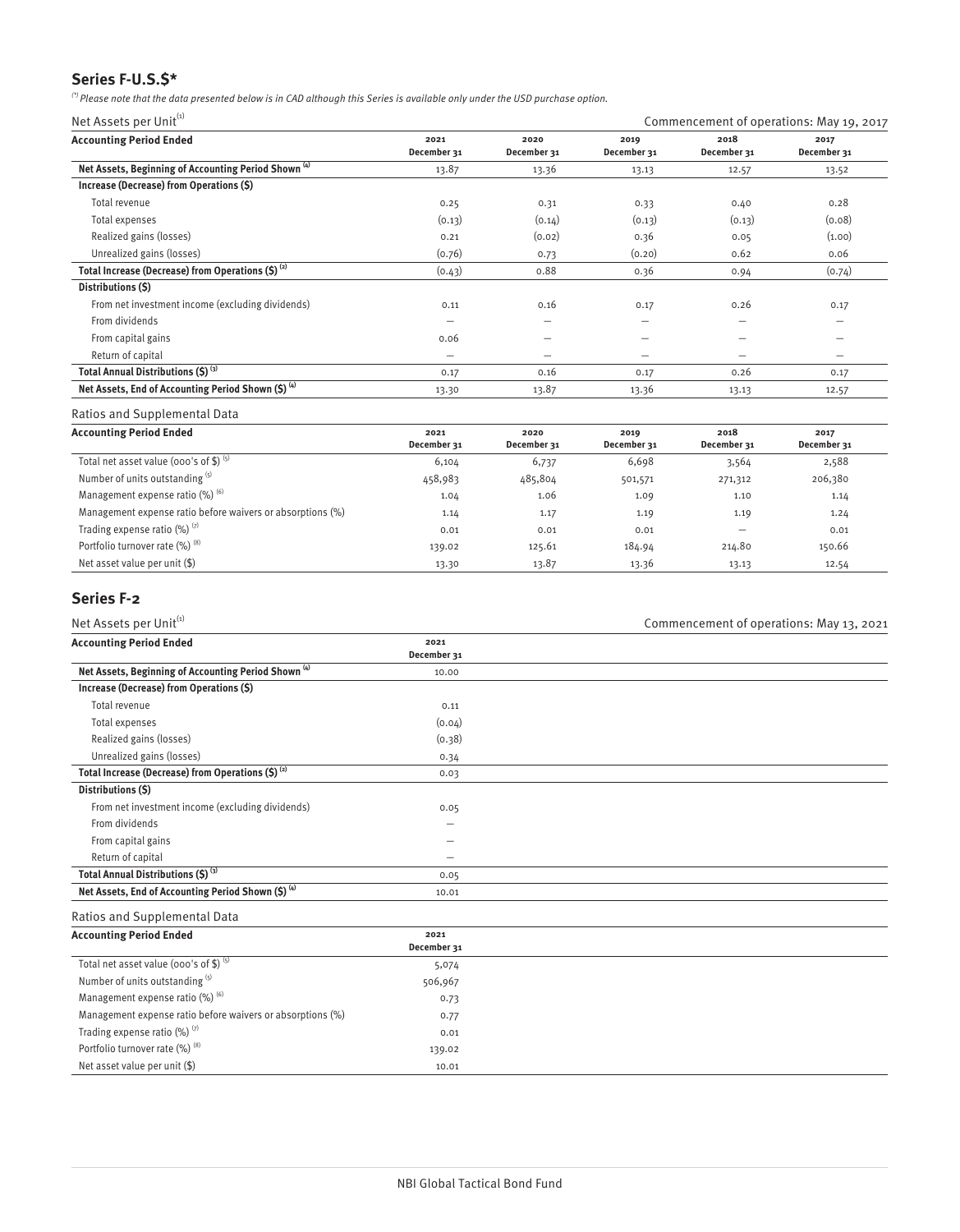## **Series FT\***

 $^{(2)}$  Please note that the data presented below is in CAD although this Series is also available under the USD purchase option.

Net Assets per Unit $^{(i)}$  Commencement of operations: January 8, 2014

| <b>Accounting Period Ended</b>                                  | 2021                     | 2020        | 2019            | 2018            | 2017        |
|-----------------------------------------------------------------|--------------------------|-------------|-----------------|-----------------|-------------|
|                                                                 | December 31              | December 31 | December 31     | December 31     | December 31 |
| Net Assets, Beginning of Accounting Period Shown <sup>(4)</sup> | 9.37                     | 9.16        | 8.85            | 9.43            | 9.50        |
| Increase (Decrease) from Operations (\$)                        |                          |             |                 |                 |             |
| Total revenue                                                   | 0.17                     | 0.22        | 0.22            | 0.31            | 0.33        |
| Total expenses                                                  | (0.09)                   | (0.09)      | (0.09)          | (0.09)          | (0.10)      |
| Realized gains (losses)                                         | 0.11                     | 0.34        | 0.37            | (0.33)          | 0.12        |
| Unrealized gains (losses)                                       | (0.40)                   | 0.11        | 0.17            | (0.12)          | (0.04)      |
| Total Increase (Decrease) from Operations $(S)$ <sup>(2)</sup>  | (0.21)                   | 0.58        | 0.67            | (0.23)          | 0.31        |
| Distributions (\$)                                              |                          |             |                 |                 |             |
| From net investment income (excluding dividends)                | 0.08                     | 0.13        | 0.12            | 0.21            | 0.21        |
| From dividends                                                  | $\overline{\phantom{m}}$ | -           | $\qquad \qquad$ | -               |             |
| From capital gains                                              | 0.19                     | -           | -               | $\qquad \qquad$ |             |
| Return of capital                                               | 0.30                     | 0.24        | 0.23            | 0.17            | 0.17        |
| Total Annual Distributions (\$) (3)                             | 0.57                     | 0.37        | 0.35            | 0.38            | 0.38        |
| Net Assets, End of Accounting Period Shown (\$) (4)             | 8.59                     | 9.37        | 9.16            | 8.85            | 9.43        |
|                                                                 |                          |             |                 |                 |             |

#### Ratios and Supplemental Data

| <b>Accounting Period Ended</b>                             | 2021<br>December 31 | 2020<br>December 31 | 2019<br>December 31 | 2018<br>December 31 | 2017<br>December 31 |
|------------------------------------------------------------|---------------------|---------------------|---------------------|---------------------|---------------------|
| Total net asset value (000's of \$) $(5)$                  | 58,324              | 59,011              | 55,850              | 55,834              | 120,834             |
| Number of units outstanding (5)                            | 6,789,750           | 6,297,968           | 6,099,874           | 6,311,139           | 12,849,964          |
| Management expense ratio $(\%)$ <sup>(6)</sup>             | 1.06                | 1.02                | 1.02                | 1.04                | 1.07                |
| Management expense ratio before waivers or absorptions (%) | 1.09                | 1.05                | 1.04                | 1.07                | 1.10                |
| Trading expense ratio $(\%)$ <sup>(7)</sup>                | 0.01                | 0.01                | 0.01                | -                   | 0.01                |
| Portfolio turnover rate (%) (8)                            | 139.02              | 125.61              | 184.94              | 214.80              | 150.66              |
| Net asset value per unit (\$)                              | 8.59                | 9.37                | 9.16                | 8.85                | 9.40                |

## **Series FT-U.S.\$\***

 $^{(')}$  Please note that the data presented below is in CAD although this Series is available only under the USD purchase option.

| Net Assets per Unit <sup>(1)</sup>                              |                     |                     | Commencement of operations: May 19, 2017 |                     |                          |  |
|-----------------------------------------------------------------|---------------------|---------------------|------------------------------------------|---------------------|--------------------------|--|
| <b>Accounting Period Ended</b>                                  | 2021<br>December 31 | 2020<br>December 31 | 2019<br>December 31                      | 2018<br>December 31 | 2017<br>December 31      |  |
| Net Assets, Beginning of Accounting Period Shown <sup>(4)</sup> | 13.00               | 12.85               | 12.99                                    | 12.56               | 13.52                    |  |
| Increase (Decrease) from Operations (\$)                        |                     |                     |                                          |                     |                          |  |
| Total revenue                                                   | 0.24                | 0.32                | 0.32                                     | 0.41                | 0.28                     |  |
| Total expenses                                                  | (0.12)              | (0.12)              | (0.15)                                   | (0.13)              | (0.09)                   |  |
| Realized gains (losses)                                         | 0.21                | 0.03                | 0.37                                     | 0.04                | (1.21)                   |  |
| Unrealized gains (losses)                                       | (0.79)              | 0.49                | (0.16)                                   | 0.36                | 0.15                     |  |
| Total Increase (Decrease) from Operations $(5)^{(2)}$           | (0.46)              | 0.72                | 0.38                                     | 0.68                | (0.87)                   |  |
| Distributions (S)                                               |                     |                     |                                          |                     |                          |  |
| From net investment income (excluding dividends)                | 0.11                | 0.21                | 0.17                                     | 0.27                | 0.09                     |  |
| From dividends                                                  | -                   | -                   | -                                        | -                   | $\overline{\phantom{m}}$ |  |
| From capital gains                                              | 0.05                |                     |                                          |                     |                          |  |
| Return of capital                                               | 0.42                | 0.31                | 0.35                                     | 0.13                | 0.01                     |  |
| Total Annual Distributions (\$) (3)                             | 0.58                | 0.52                | 0.52                                     | 0.40                | 0.10                     |  |
| Net Assets, End of Accounting Period Shown (\$) (4)             | 12.05               | 13.00               | 12.85                                    | 12.99               | 12.56                    |  |

| <b>Accounting Period Ended</b>                             | 2021        | 2020        | 2019        | 2018        | 2017        |
|------------------------------------------------------------|-------------|-------------|-------------|-------------|-------------|
|                                                            | December 31 | December 31 | December 31 | December 31 | December 31 |
| Total net asset value (000's of \$) $(5)$                  | 3,051       | 3,515       | 3,631       | 3,921       | 6,234       |
| Number of units outstanding (5)                            | 253,233     | 270,429     | 282,691     | 301,900     | 497,439     |
| Management expense ratio $(\%)$ <sup>(6)</sup>             | 1.02        | 0.91        | 1.14        | 1.07        | 1.14        |
| Management expense ratio before waivers or absorptions (%) | 1.07        | 0.96        | 1.18        | 1.12        | 1.19        |
| Trading expense ratio $(\%)$ <sup>(7)</sup>                | 0.01        | 0.01        | 0.01        |             | 0.01        |
| Portfolio turnover rate (%) (8)                            | 139.02      | 125.61      | 184.94      | 214.80      | 150.66      |
| Net asset value per unit $(\$)$                            | 12.05       | 13.00       | 12.84       | 12.99       | 12.53       |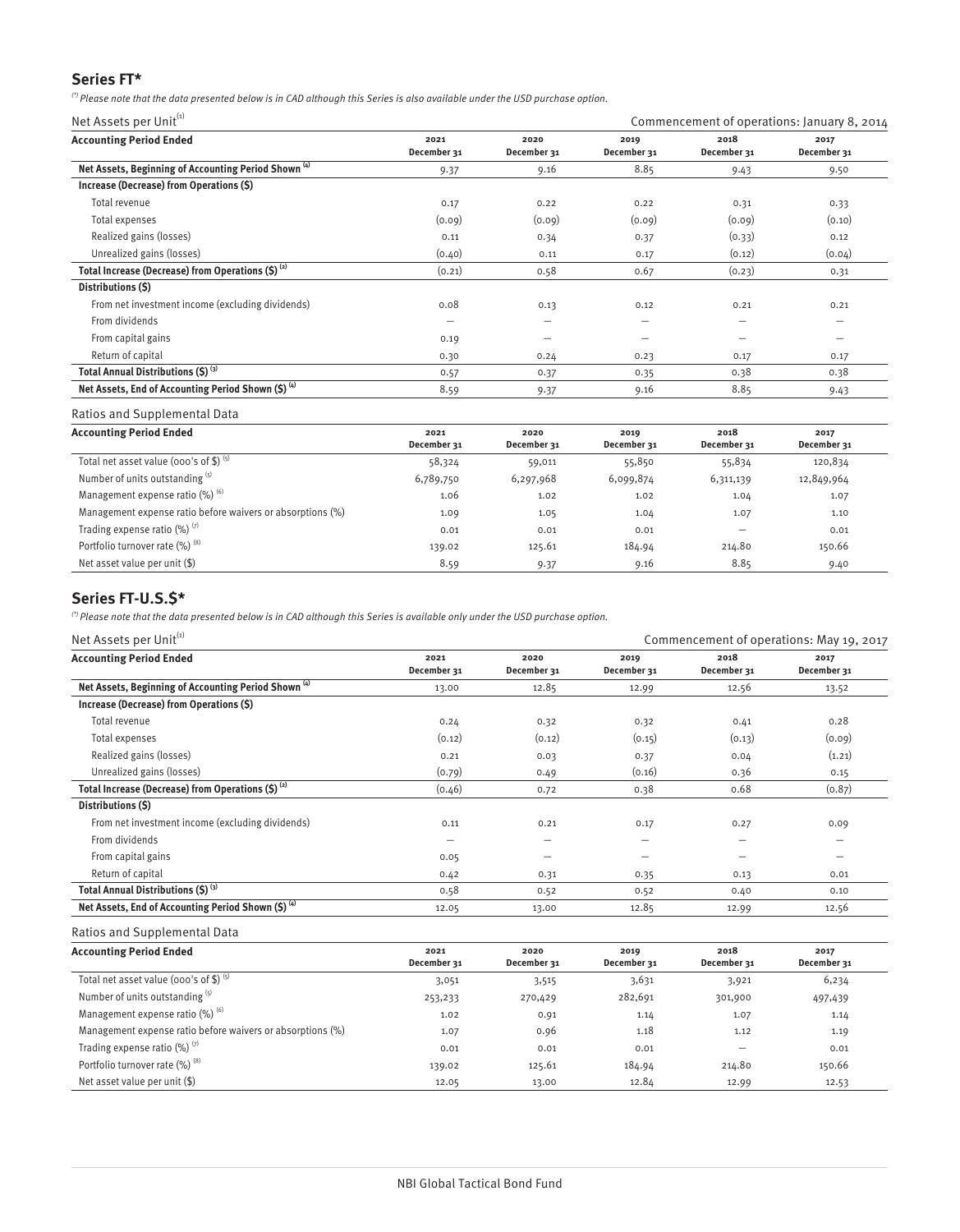## **Series FT-2**

| Net Assets per Unit <sup>(1)</sup>                              |                     | Commencement of operations: May 13, 2021 |
|-----------------------------------------------------------------|---------------------|------------------------------------------|
| <b>Accounting Period Ended</b>                                  | 2021<br>December 31 |                                          |
| Net Assets, Beginning of Accounting Period Shown <sup>(4)</sup> | 10.00               |                                          |
| Increase (Decrease) from Operations (\$)                        |                     |                                          |
| Total revenue                                                   | 0.10                |                                          |
| Total expenses                                                  | (0.05)              |                                          |
| Realized gains (losses)                                         | (0.35)              |                                          |
| Unrealized gains (losses)                                       | 0.29                |                                          |
| Total Increase (Decrease) from Operations $(5)^{(2)}$           | (0.01)              |                                          |
| Distributions (\$)                                              |                     |                                          |
| From net investment income (excluding dividends)                | 0.04                |                                          |
| From dividends                                                  | -                   |                                          |
| From capital gains                                              | -                   |                                          |
| Return of capital                                               | 0.29                |                                          |
| Total Annual Distributions (\$) (3)                             | 0.33                |                                          |
| Net Assets, End of Accounting Period Shown $(S)$ <sup>(4)</sup> | 9.71                |                                          |

Ratios and Supplemental Data

| <b>Accounting Period Ended</b>                             | 2021<br>December 31 |  |
|------------------------------------------------------------|---------------------|--|
| Total net asset value (000's of \$) $(5)$                  | 801                 |  |
| Number of units outstanding (5)                            | 82,480              |  |
| Management expense ratio $(\%)$ <sup>(6)</sup>             | 0.86                |  |
| Management expense ratio before waivers or absorptions (%) | 0.94                |  |
| Trading expense ratio $(\%)$ <sup>(7)</sup>                | 0.01                |  |
| Portfolio turnover rate (%) (8)                            | 139.02              |  |
| Net asset value per unit (\$)                              | 9.71                |  |

## **Series O**

| Net Assets per Unit <sup>(1)</sup>                              |                     |                     | Commencement of operations: January 8, 2014                               |                          |                          |  |
|-----------------------------------------------------------------|---------------------|---------------------|---------------------------------------------------------------------------|--------------------------|--------------------------|--|
| <b>Accounting Period Ended</b>                                  | 2021<br>December 31 | 2020<br>December 31 | 2019<br>December 31                                                       | 2018<br>December 31      | 2017<br>December 31      |  |
| Net Assets, Beginning of Accounting Period Shown <sup>(4)</sup> | 9.80                | 9.48                | 9.07                                                                      | 9.57                     | 9.58                     |  |
| Increase (Decrease) from Operations (\$)                        |                     |                     |                                                                           |                          |                          |  |
| Total revenue                                                   | 0.17                | 0.23                | 0.23                                                                      | 0.27                     | 0.33                     |  |
| Total expenses                                                  | -                   | -                   | $\hspace{1.0cm} \rule{1.5cm}{0.15cm} \hspace{1.0cm} \rule{1.5cm}{0.15cm}$ | $\overline{\phantom{0}}$ | $\overline{\phantom{m}}$ |  |
| Realized gains (losses)                                         | 0.11                | 0.37                | 0.38                                                                      | (0.40)                   | 0.07                     |  |
| Unrealized gains (losses)                                       | (0.35)              | 0.08                | 0.15                                                                      | 0.02                     | $\overline{\phantom{0}}$ |  |
| Total Increase (Decrease) from Operations $(S)$ <sup>(2)</sup>  | (0.07)              | 0.68                | 0.76                                                                      | (0.11)                   | 0.40                     |  |
| Distributions (\$)                                              |                     |                     |                                                                           |                          |                          |  |
| From net investment income (excluding dividends)                | 0.15                | 0.23                | 0.22                                                                      | 0.26                     | 0.30                     |  |
| From dividends                                                  |                     |                     |                                                                           |                          | -                        |  |
| From capital gains                                              | 0.17                |                     | -                                                                         | –                        | -                        |  |
| Return of capital                                               | 0.24                | 0.16                | 0.15                                                                      | 0.12                     | 0.13                     |  |
| Total Annual Distributions (\$) (3)                             | 0.56                | 0.39                | 0.37                                                                      | 0.38                     | 0.43                     |  |
| Net Assets, End of Accounting Period Shown (\$) (4)             | 9.11                | 9.80                | 9.48                                                                      | 9.07                     | 9.57                     |  |
|                                                                 |                     |                     |                                                                           |                          |                          |  |

| <b>Accounting Period Ended</b>                             | 2021<br>December 31 | 2020<br>December 31 | 2019<br>December 31 | 2018<br>December 31 | 2017<br>December 31 |
|------------------------------------------------------------|---------------------|---------------------|---------------------|---------------------|---------------------|
| Total net asset value (000's of \$) $(5)$                  | 908,411             | 634,446             | 534,563             | 438,898             | 205,025             |
| Number of units outstanding (5)                            | 99,661,369          | 64,719,056          | 56,384,789          | 48,402,424          | 21,488,271          |
| Management expense ratio $(\%)$ <sup>(6)</sup>             | 0.03                | 0.02                | 0.02                | 0.02                | 0.02                |
| Management expense ratio before waivers or absorptions (%) | 0.03                | 0.02                | 0.02                | 0.02                | 0.02                |
| Trading expense ratio $(\%)$ <sup>(7)</sup>                | 0.01                | 0.01                | 0.01                |                     | 0.01                |
| Portfolio turnover rate (%) (8)                            | 139.02              | 125.61              | 184.94              | 214.80              | 150.66              |
| Net asset value per unit $(\$)$                            | 9.11                | 9.80                | 9.48                | 9.07                | 9.54                |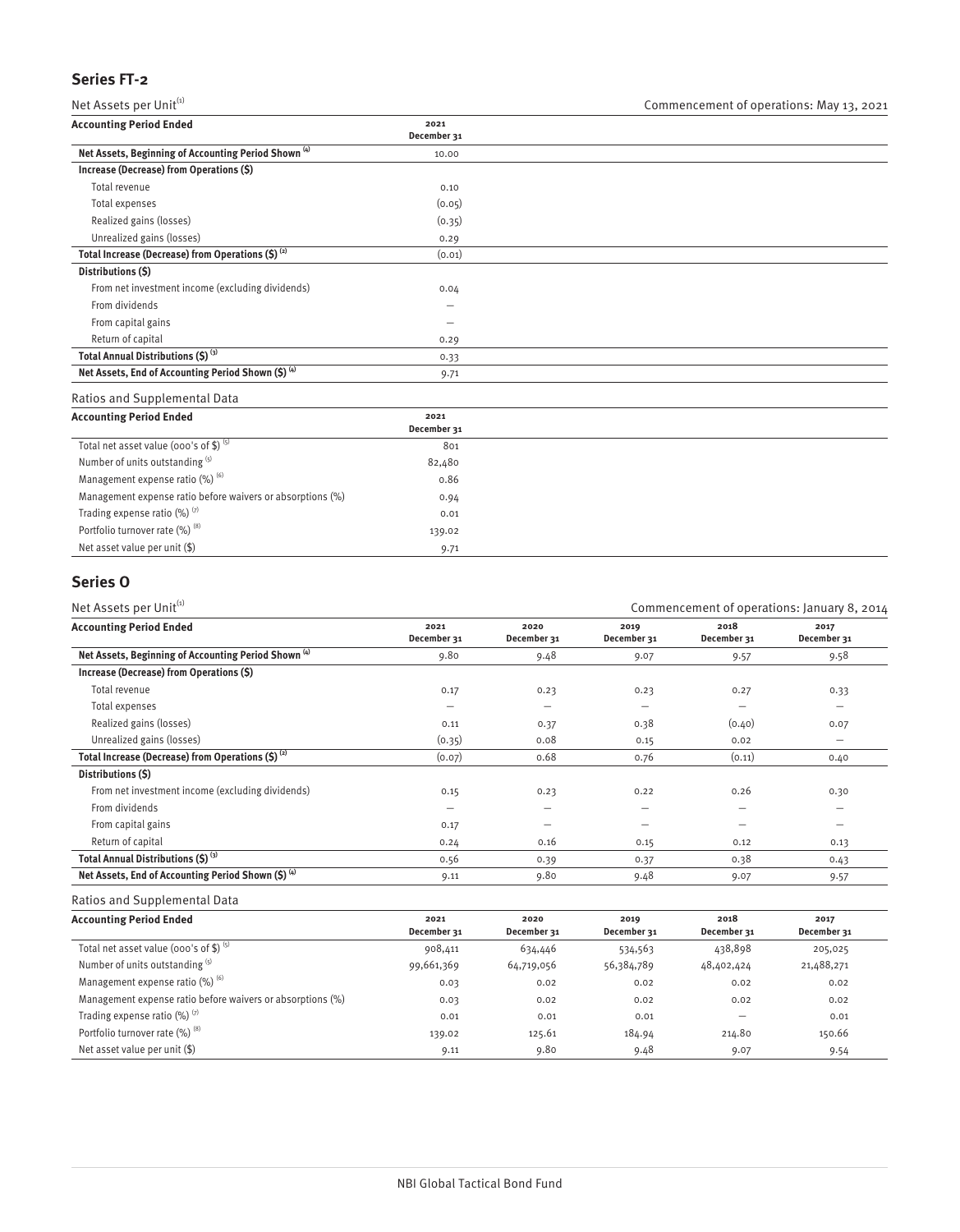## **Series O-U.S.\$\***

 $^{(2)}$  Please note that the data presented below is in CAD although this Series is available only under the USD purchase option.

Net Assets per Unit $^{(i)}$  Commencement of operations: May 19, 2017

| <b>Accounting Period Ended</b>                                  | 2021<br>December 31      | 2020<br>December 31      | 2019<br>December 31 | 2018<br>December 31 | 2017<br>December 31      |
|-----------------------------------------------------------------|--------------------------|--------------------------|---------------------|---------------------|--------------------------|
| Net Assets, Beginning of Accounting Period Shown <sup>(4)</sup> | 13.19                    | 12.92                    | 12.91               | 12.58               | 13.52                    |
| Increase (Decrease) from Operations (\$)                        |                          |                          |                     |                     |                          |
| Total revenue                                                   | 0.24                     | 0.32                     | 0.32                | 0.40                | 0.28                     |
| Total expenses                                                  | $\overline{\phantom{m}}$ | $\overline{\phantom{0}}$ | $\qquad \qquad$     | -                   | -                        |
| Realized gains (losses)                                         | 0.22                     | 0.01                     | 0.37                | 0.08                | (0.67)                   |
| Unrealized gains (losses)                                       | (0.71)                   | 0.45                     | (0.18)              | 0.49                | (2.55)                   |
| Total Increase (Decrease) from Operations $(S)$ <sup>(2)</sup>  | (0.25)                   | 0.78                     | 0.51                | 0.97                | (2.94)                   |
| Distributions (\$)                                              |                          |                          |                     |                     |                          |
| From net investment income (excluding dividends)                | 0.22                     | 0.33                     | 0.31                | 0.33                | 0.21                     |
| From dividends                                                  | $\overline{\phantom{0}}$ | -                        | -                   | -                   | -                        |
| From capital gains                                              | 0.06                     | $\overline{\phantom{0}}$ | $\qquad \qquad$     | -                   | -                        |
| Return of capital                                               | 0.31                     | 0.20                     | 0.21                | 0.29                | $\overline{\phantom{0}}$ |
| Total Annual Distributions (\$) (3)                             | 0.59                     | 0.53                     | 0.52                | 0.62                | 0.21                     |
| Net Assets, End of Accounting Period Shown (\$) (4)             | 12.34                    | 13.19                    | 12.92               | 12.91               | 12.58                    |

#### Ratios and Supplemental Data

| <b>Accounting Period Ended</b>                             | 2021<br>December 31 | 2020<br>December 31 | 2019<br>December 31 | 2018<br>December 31 | 2017<br>December 31 |
|------------------------------------------------------------|---------------------|---------------------|---------------------|---------------------|---------------------|
| Total net asset value (000's of \$) $(5)$                  | 2                   |                     |                     |                     |                     |
| Number of units outstanding (5)                            | 162                 | 154                 | 148                 | 142                 | 136                 |
| Management expense ratio (%) (6)                           |                     |                     | -                   |                     | 0.02                |
| Management expense ratio before waivers or absorptions (%) | -                   | 0.25                | 0.21                | 0.28                | 0.02                |
| Trading expense ratio $(\%)$ <sup>(7)</sup>                | 0.01                | 0.01                | 0.01                |                     | 0.01                |
| Portfolio turnover rate (%) (8)                            | 139.02              | 125.61              | 184.94              | 214.80              | 150.66              |
| Net asset value per unit $(\$)$                            | 12.34               | 13.19               | 12.92               | 12.91               | 12.54               |

## **Series R / T\***

 $^{(')}$  Please note that the data presented below is in CAD although the Series T is also available under the USD purchase option. The Series R was created on October 30, 2015.

| Net Assets per Unit <sup>(1)</sup>                              |                          |                          | Commencement of operations: January 8, 2014 |                     |                          |
|-----------------------------------------------------------------|--------------------------|--------------------------|---------------------------------------------|---------------------|--------------------------|
| <b>Accounting Period Ended</b>                                  | 2021<br>December 31      | 2020<br>December 31      | 2019<br>December 31                         | 2018<br>December 31 | 2017<br>December 31      |
| Net Assets, Beginning of Accounting Period Shown <sup>(4)</sup> | 8.44                     | 8.34                     | 8.13                                        | 8.76                | 9.06                     |
| Increase (Decrease) from Operations (\$)                        |                          |                          |                                             |                     |                          |
| Total revenue                                                   | 0.20                     | 0.20                     | 0.20                                        | 0.28                | 0.31                     |
| Total expenses                                                  | (0.16)                   | (0.18)                   | (0.16)                                      | (0.17)              | (0.18)                   |
| Realized gains (losses)                                         | (0.36)                   | 0.26                     | 0.34                                        | (0.31)              | 0.17                     |
| Unrealized gains (losses)                                       | (0.37)                   | 0.16                     | 0.19                                        | (0.08)              | (0.08)                   |
| Total Increase (Decrease) from Operations $(5)^{(2)}$           | (0.69)                   | 0.44                     | 0.57                                        | (0.28)              | 0.22                     |
| Distributions (S)                                               |                          |                          |                                             |                     |                          |
| From net investment income (excluding dividends)                | 0.02                     | 0.02                     | 0.04                                        | 0.13                | 0.11                     |
| From dividends                                                  | $\overline{\phantom{0}}$ | $\overline{\phantom{0}}$ | -                                           | -                   | $\overline{\phantom{0}}$ |
| From capital gains                                              | 0.12                     | -                        | -                                           | –                   | 0.14                     |
| Return of capital                                               | 0.32                     | 0.31                     | 0.29                                        | 0.22                | 0.25                     |
| Total Annual Distributions (\$) (3)                             | 0.46                     | 0.33                     | 0.33                                        | 0.35                | 0.50                     |
| Net Assets, End of Accounting Period Shown $(5)^{(4)}$          | 7.72                     | 8.44                     | 8.34                                        | 8.13                | 8.76                     |

| <b>Accounting Period Ended</b>                             | 2021<br>December 31 | 2020<br>December 31 | 2019<br>December 31 | 2018<br>December 31 | 2017<br>December 31 |
|------------------------------------------------------------|---------------------|---------------------|---------------------|---------------------|---------------------|
| Total net asset value (000's of \$) $(5)$                  | 14,889              | 106,566             | 151,092             | 224,212             | 396,414             |
| Number of units outstanding (5)                            | 1,929,683           | 12,635,148          | 18,122,607          | 27,566,230          | 45,358,493          |
| Management expense ratio $(\%)$ <sup>(6)</sup>             | 2.01                | 2.20                | 1.98                | 2.08                | 2.02                |
| Management expense ratio before waivers or absorptions (%) | 2.03                | 2.23                | 2.01                | 2.11                | 2.05                |
| Trading expense ratio $(\%)$ <sup>(7)</sup>                | 0.01                | 0.01                | 0.01                | -                   | 0.01                |
| Portfolio turnover rate (%) (8)                            | 139.02              | 125.61              | 184.94              | 214.80              | 150.66              |
| Net asset value per unit (\$)                              | 7.72                | 8.43                | 8.34                | 8.13                | 8.74                |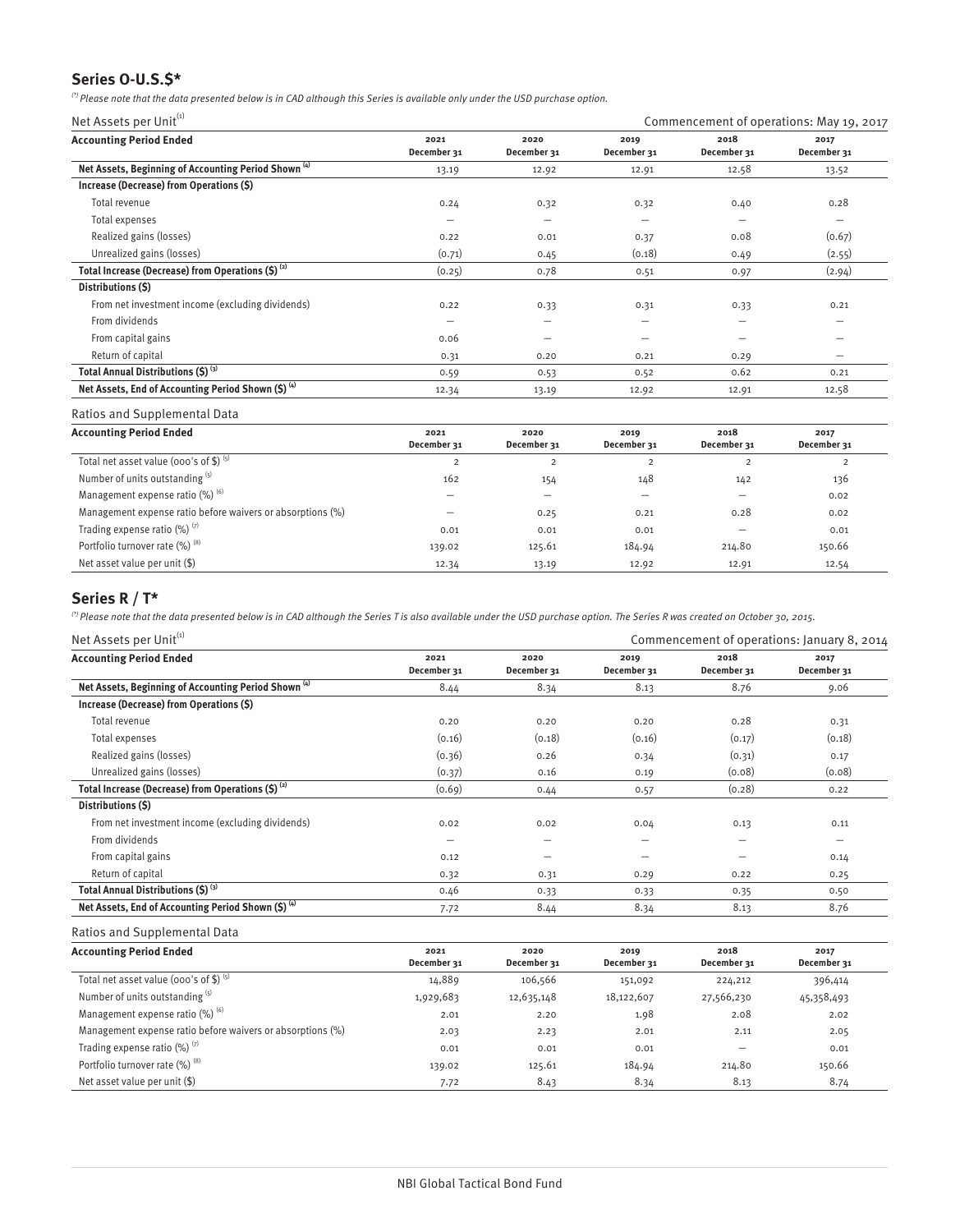## **Series T-2**

Net Assets per Unit<sup>(1)</sup>  $\blacksquare$  Commencement of operations: May 13, 2021

| .                                                               |                          | $\sim$ |
|-----------------------------------------------------------------|--------------------------|--------|
| <b>Accounting Period Ended</b>                                  | 2021<br>December 31      |        |
| Net Assets, Beginning of Accounting Period Shown <sup>(4)</sup> | 10.00                    |        |
| Increase (Decrease) from Operations (\$)                        |                          |        |
| Total revenue                                                   | 0.10                     |        |
| Total expenses                                                  | (0.07)                   |        |
| Realized gains (losses)                                         | (0.34)                   |        |
| Unrealized gains (losses)                                       | 0.28                     |        |
| Total Increase (Decrease) from Operations $(S)$ <sup>(2)</sup>  | (0.03)                   |        |
| Distributions (\$)                                              |                          |        |
| From net investment income (excluding dividends)                | 0.02                     |        |
| From dividends                                                  | $\overline{\phantom{0}}$ |        |
| From capital gains                                              |                          |        |
| Return of capital                                               | 0.32                     |        |
| Total Annual Distributions (\$) (3)                             | 0.34                     |        |
| Net Assets, End of Accounting Period Shown (\$) (4)             | 9.70                     |        |
|                                                                 |                          |        |

Ratios and Supplemental Data

| <b>Accounting Period Ended</b>                             | 2021<br>December 31 |  |
|------------------------------------------------------------|---------------------|--|
| Total net asset value (000's of \$) $(5)$                  | 61                  |  |
| Number of units outstanding (5)                            | 6,273               |  |
| Management expense ratio $(\%)$ <sup>(6)</sup>             | 1.07                |  |
| Management expense ratio before waivers or absorptions (%) | 1.07                |  |
| Trading expense ratio $(\%)$ <sup>(7)</sup>                | 0.01                |  |
| Portfolio turnover rate (%) (8)                            | 139.02              |  |
| Net asset value per unit (\$)                              | 9.70                |  |

## **Series T-U.S.\$\***

 $'$ <sup>)</sup> Please note that the data presented below is in CAD although this Series is available only under the USD purchase option.

| Net Assets per Unit <sup>(1)</sup>                              |                     |                          | Commencement of operations: May 19, 2017 |                          |                          |  |
|-----------------------------------------------------------------|---------------------|--------------------------|------------------------------------------|--------------------------|--------------------------|--|
| <b>Accounting Period Ended</b>                                  | 2021<br>December 31 | 2020<br>December 31      | 2019<br>December 31                      | 2018<br>December 31      | 2017<br>December 31      |  |
| Net Assets, Beginning of Accounting Period Shown <sup>(4)</sup> | 12.69               | 12.58                    | 12.84                                    | 12.55                    | 13.52                    |  |
| Increase (Decrease) from Operations (\$)                        |                     |                          |                                          |                          |                          |  |
| Total revenue                                                   | 0.22                | 0.31                     | 0.31                                     | 0.46                     | 0.28                     |  |
| Total expenses                                                  | (0.23)              | (0.25)                   | (0.27)                                   | (0.25)                   | (0.16)                   |  |
| Realized gains (losses)                                         | 0.21                | 0.06                     | 0.37                                     | (0.21)                   | (1.01)                   |  |
| Unrealized gains (losses)                                       | (0.67)              | 0.47                     | (0.18)                                   | 0.50                     | 0.04                     |  |
| Total Increase (Decrease) from Operations (\$) <sup>(2)</sup>   | (0.47)              | 0.59                     | 0.23                                     | 0.50                     | (0.85)                   |  |
| Distributions (S)                                               |                     |                          |                                          |                          |                          |  |
| From net investment income (excluding dividends)                | 0.02                | 0.05                     | 0.05                                     | 0.22                     | 0.09                     |  |
| From dividends                                                  | -                   | $\overline{\phantom{0}}$ | -                                        | $\overline{\phantom{0}}$ | -                        |  |
| From capital gains                                              | 0.06                | -                        | -                                        | -                        | $\overline{\phantom{0}}$ |  |
| Return of capital                                               | 0.49                | 0.35                     | 0.46                                     | 0.17                     | 0.02                     |  |
| Total Annual Distributions (\$) (3)                             | 0.57                | 0.40                     | 0.51                                     | 0.39                     | 0.11                     |  |
| Net Assets, End of Accounting Period Shown (\$) (4)             | 11.64               | 12.69                    | 12.58                                    | 12.84                    | 12.55                    |  |

| <b>Accounting Period Ended</b>                             | 2021<br>December 31 | 2020<br>December 31 | 2019<br>December 31 | 2018<br>December 31 | 2017<br>December 31 |
|------------------------------------------------------------|---------------------|---------------------|---------------------|---------------------|---------------------|
| Total net asset value (000's of \$) $(5)$                  | 750                 | 784                 | 799                 | 1,018               | 2,781               |
| Number of units outstanding (5)                            | 64,442              | 61,808              | 63,527              | 79,244              | 222,137             |
| Management expense ratio $(\%)$ <sup>(6)</sup>             | 1.96                | 1.95                | 2.11                | 2.04                | 2.07                |
| Management expense ratio before waivers or absorptions (%) | 2.01                | 2.00                | 2.14                | 2.07                | 2.14                |
| Trading expense ratio $(\%)$ <sup>(7)</sup>                | 0.01                | 0.01                | 0.01                |                     | 0.01                |
| Portfolio turnover rate (%) <sup>(8)</sup>                 | 139.02              | 125.61              | 184.94              | 214.80              | 150.66              |
| Net asset value per unit $(\$)$                            | 11.64               | 12.69               | 12.57               | 12.84               | 12.52               |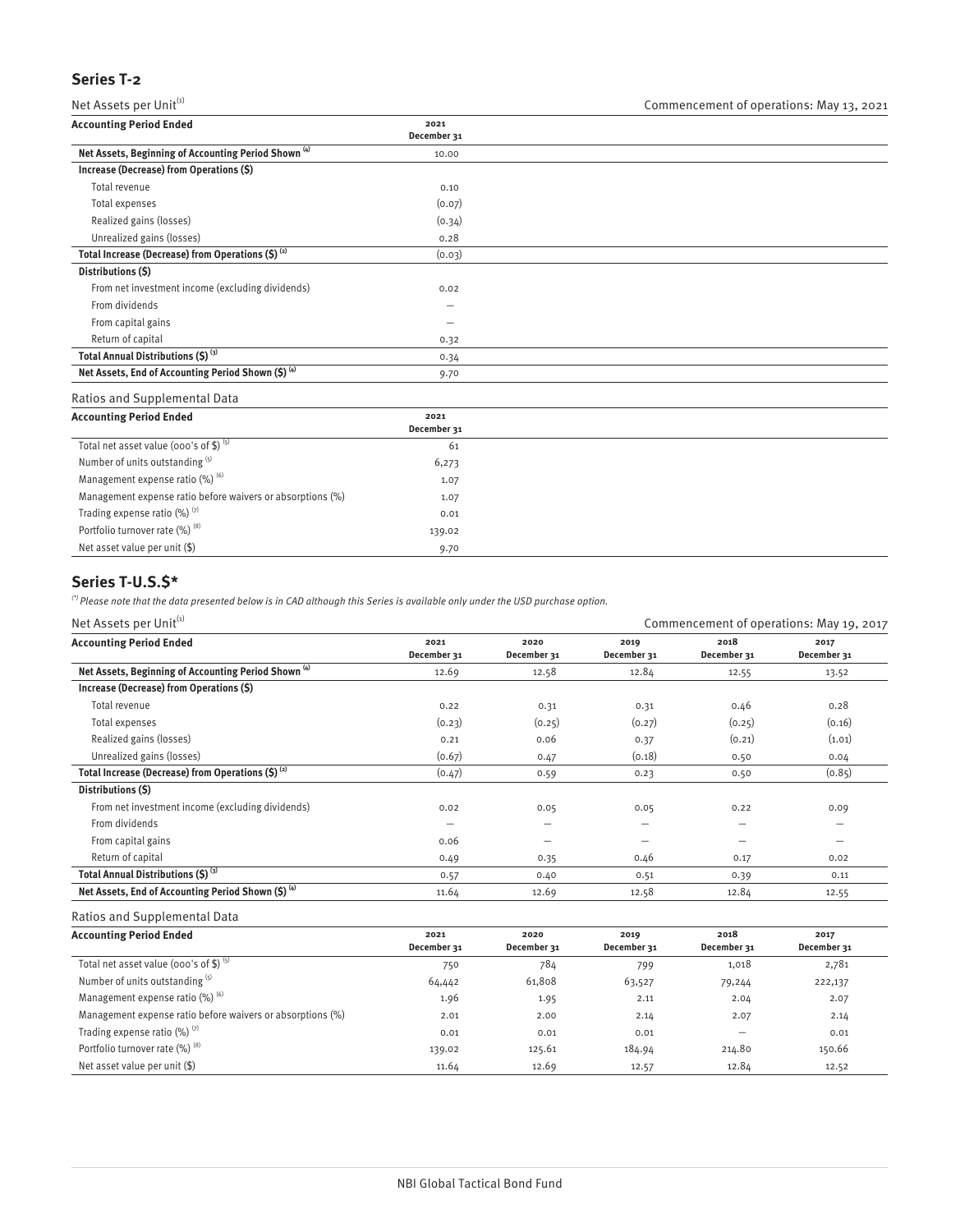## **Private Series\***

(\*) Please note that this Series is offered by way of private placement.

Net Assets per Unit<sup>(1)</sup> Net Assets per Unit<sup>(1)</sup> Commencement of operations: December 1, 2015

| <b>Accounting Period Ended</b>                                  | 2021<br>December 31 | 2020<br>December 31 | 2019<br>December 31 | 2018<br>December 31 | 2017<br>December 31      |
|-----------------------------------------------------------------|---------------------|---------------------|---------------------|---------------------|--------------------------|
| Net Assets, Beginning of Accounting Period Shown <sup>(4)</sup> | 10.89               | 10.36               | 9.76                | 10.16               | 10.06                    |
| Increase (Decrease) from Operations (\$)                        |                     |                     |                     |                     |                          |
| Total revenue                                                   | 0.18                | 0.25                | 0.25                | 0.35                | 0.36                     |
| Total expenses                                                  | (0.05)              | (0.09)              | (0.08)              | (0.08)              | (0.08)                   |
| Realized gains (losses)                                         | (0.07)              | 0.39                | 0.41                | (0.22)              | $\overline{\phantom{0}}$ |
| Unrealized gains (losses)                                       | (0.11)              | 0.15                | 0.18                | (0.35)              | 0.10                     |
| Total Increase (Decrease) from Operations $(S)$ <sup>(2)</sup>  | (0.05)              | 0.70                | 0.76                | (0.30)              | 0.38                     |
| Distributions (S)                                               |                     |                     |                     |                     |                          |
| From net investment income (excluding dividends)                | 0.14                | 0.17                | 0.16                | 0.22                | 0.25                     |
| From dividends                                                  | -                   |                     | -                   | -                   | $\overline{\phantom{0}}$ |
| From capital gains                                              | 0.18                | -                   | -                   | -                   | -                        |
| Return of capital                                               | -                   | -                   | -                   | -                   | -                        |
| Total Annual Distributions (\$) (3)                             | 0.32                | 0.17                | 0.16                | 0.22                | 0.25                     |
| Net Assets, End of Accounting Period Shown (\$) (4)             | 10.37               | 10.89               | 10.36               | 9.76                | 10.16                    |

#### Ratios and Supplemental Data

| <b>Accounting Period Ended</b>                             | 2021<br>December 31 | 2020<br>December 31 | 2019<br>December 31 | 2018<br>December 31 | 2017<br>December 31 |
|------------------------------------------------------------|---------------------|---------------------|---------------------|---------------------|---------------------|
| Total net asset value (000's of \$) $(5)$                  |                     |                     |                     |                     | 20,426              |
| Number of units outstanding (5)                            | 314                 | 491                 | 489                 | 488                 | 2,015,175           |
| Management expense ratio (%) (6)                           | 0.49                | 0.81                | 0.80                | 0.80                | 0.80                |
| Management expense ratio before waivers or absorptions (%) | 0.49                | 0.91                | 0.88                | 0.80                | 0.80                |
| Trading expense ratio $(\%)$ <sup>(7)</sup>                | 0.01                | 0.01                | 0.01                |                     | 0.01                |
| Portfolio turnover rate (%) (8)                            | 139.02              | 125.61              | 184.94              | 214.80              | 150.66              |
| Net asset value per unit $(\$)$                            | 10.37               | 10.88               | 10.36               | 9.76                | 10.14               |

 $\,^{(i)}$  This information is derived from the Fund's Annual Audited Financial Statements. The net assets per unit presented in the financial statements might differ from the net asset value calculated for fund pricing purposes. The differences are explained in the notes to the financial statements.

 $^{(2)}$  Net assets and distributions are based on the actual number of units outstanding at the relevant time. The increase or decrease from operations is based on the average number of units outstanding over the accounting period.

 $^{(3)}$  Distributions were paid in cash or reinvested in additional units of the Fund, or both.

 $\overset{\text{\tiny{(4)}}}{ }$  The net assets are calculated in accordance with IFRS.

 $<sup>(5)</sup>$  This information is provided as at the last day of the accounting period shown.</sup>

 $^{(6)}$  Management expense ratio is based on total expenses including sales taxes for the accounting period indicated (excluding commission, other portfolio transaction costs and withholding taxes) and is expressed as an annualized percentage of daily average net value during the accounting period.

 $^{\text{\tiny{(7)}}}$ The trading expense ratio represents total commissions and other portfolio transaction costs expressed as an annualized percentage of daily average net asset value during the accounting period. The trading expense ratio includes, if necessary, the trading expenses from its underlying funds, as described in Article 15.2 of Regulation 81-106.

 $^{(8)}$  The Fund's portfolio turnover rate indicates how actively the Fund portfolio's manager manages its portfolio investments. A portfolio turnover rate of 100% is equivalent to the Fund buying and selling all of the securities in its portfolio once in the course of the accounting period. The higher a Fund's portfolio turnover rate in an accounting period, the greater the trading costs<br>payable by the Fund in the